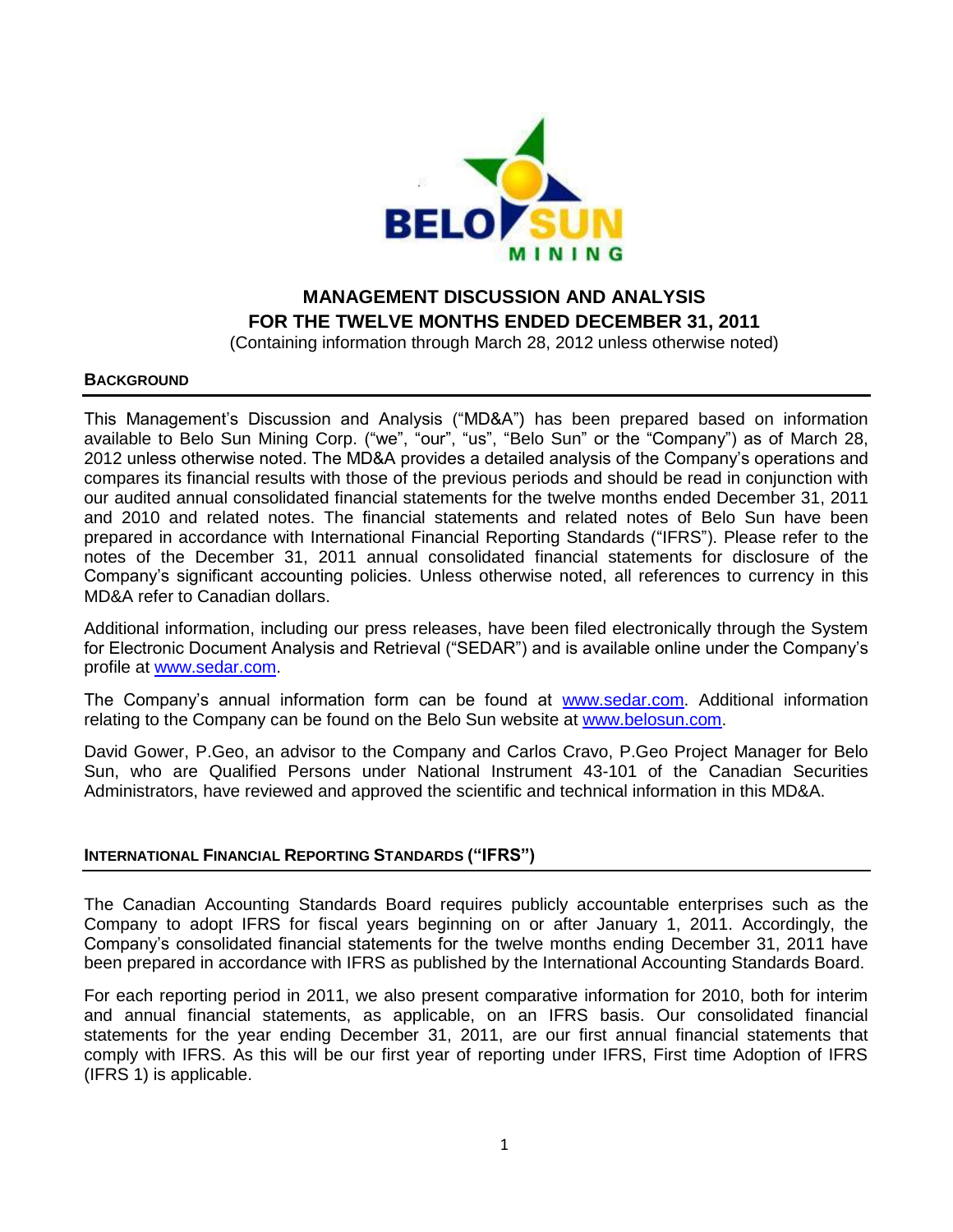In accordance with IFRS 1, we have applied IFRS retrospectively as of January 1, 2010 (the Transition Date) for comparative purposes. In preparing our opening balance sheet in accordance with IFRS, we have adjusted amounts reported previously in our financial statements prepared in accordance with pre-conversion Canadian GAAP (for detailed information, see Changes in Accounting Policies).

For further information, please refer to the Company's Annual Consolidated Financial Statements and Notes for the twelve months ended December 31, 2011.

### **CAUTIONARY STATEMENT REGARDING FORWARD LOOKING INFORMATION**

Except for statements of historical fact relating to Belo Sun certain information contained herein constitutes forward-looking information under Canadian securities legislation. Forward-looking information includes, but is not limited to, statements with respect to the Company's development potential and timetable of the Company's properties; future mineral prices; ability to raise additional financing; the estimation of mineral reserves and mineral resources; conclusions of economic evaluations; the timing and amount of estimated future exploration and development; capital expenditures; success of exploration activities; currency exchange rates; reliance on qualified personnel; competition; dependence on outside parties; government regulation of mining operations; and environmental risks. Generally, forward-looking information can be identified by the use of forwardlooking terminology such as "plans", "expects" or "does not expect", "is expected", "budget", "scheduled", "estimates", "forecasts", "intends", "anticipates" or "does not anticipate", or "believes", or variations of such words and phrases or statements that certain actions, events or results "may", "could", "would", "might" or "will be taken", "occur" or "be achieved". Forward-looking information is based on the opinions and estimates of management as of the date such statements are made. Estimates regarding the anticipated timing, amount and cost of future exploration at the Volta Grande Gold Project are based on management expectations, exploration done to date and recommended programs, purchase orders placed by the Company to date, actual expenditures incurred, recent estimates of exploration costs and other factors that are set out herein. Forward-looking information is subject to known and unknown risks, uncertainties and other factors that may cause the actual results, level of activity, performance or achievements of the Company to be materially different from those expressed or implied by such forward-looking information, including but not limited to risks related to: unexpected events and delays during construction; expansion and start-up; variations in mineral grade and recovery rates; revocation of government approvals; timing and availability of external financing on acceptable terms; ability to finalize required agreements for operations; actual results of current exploration activities; changes in project parameters as plans continue to be refined; future mineral prices; failure of equipment or processes to operate as anticipated; accidents, labour or community disputes and other risks of the mining industry. Although management of the Company has attempted to identify important factors that could cause actual results to differ materially from those contained in forward-looking information, there may be other factors that cause results not to be as anticipated, estimated or intended. There can be no assurance that such statements will prove to be accurate, as actual results and future events could differ materially from those anticipated in such statements. Accordingly, readers should not place undue reliance on forward-looking information. The Company does not undertake to update any forward-looking information, except in accordance with applicable securities laws.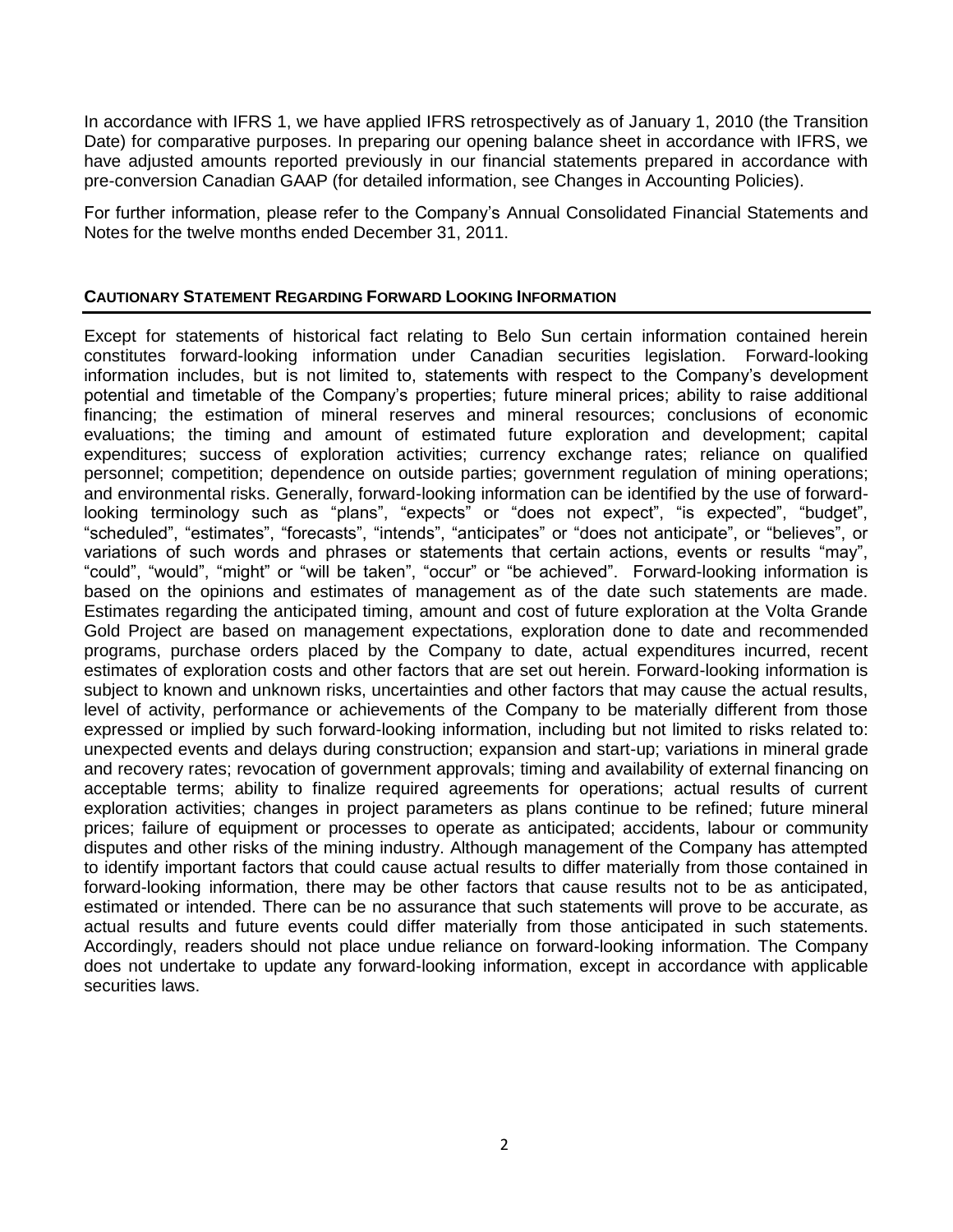### **OVERVIEW OF THE COMPANY**

Belo Sun is a Canadian mineral exploration company with a portfolio of properties in Brazil including its principal project the Volta Grande Gold Project in Para State. Belo Sun's other properties are the Patrocinio Gold Project in Para State and the Rainbow Alexandrite Project in Goias State.

Highlights for twelve months ended December 31, 2011:

- The Company closed a bought deal offering of 45.08 million common shares at a price of \$1.15 per common share for gross proceeds of \$51,842,000. The aggregate number of common shares issued included 5.88 million common shares issued pursuant to the full exercise of the overallotment option granted to the underwriters pursuant to the offering. The net proceeds of the offering are intended to be used to finance further exploration and development of the Company's mineral properties, in particular the Volta Grande Gold Project and for general corporate purposes.
- The Company announced a new resource estimate subsequent to the end of the year which  $\bullet$ includes the results from an additional 140 diamond drill holes since the previously announced mineral resource estimate. Measured and Indicated mineral resources within the projected open pit are estimated to be 2.22 million ounces, an increase of 70% from the previous estimate and the average grade of the measured and indicated resources increased by 19% to 1.65 g/t gold compared to the previous estimate. Inferred mineral resources within the projected open pit are estimated to be 1.53 million ounces grading 1.71 g/t gold, representing a 38% increase in gold grade relative to the previous estimate.
- An additional 106 drill holes have been completed since this resource estimate commenced in October, and these new results will be included in a future update during the second quarter of 2012.
- The Company commenced work on a definitive feasibility study with AMEC Minproc Engenharia e Consultoria Limitada
- Subsequent to the end of the year, the Company's shares commenced trading on the Toronto Stock Exchange on February 16, 2012.

The mineral exploration business is risky and most exploration projects will not become mines. The Company may offer an opportunity to a mining company to acquire an interest in a property in return for funding all or part of the exploration and development of the property. For the funding of property acquisitions and exploration that the Company conducts, the Company depends on the issuance of shares from treasury to investors. These stock issuances depend on numerous factors including a positive mineral exploration environment, positive stock market conditions, a company's track record and the experience of management.

The Company's financial statements have been prepared in accordance with IFRS applicable to a going concern. Accordingly, they do not give effect to adjustments that would be necessary should the Company be unable to continue as a going concern and therefore be required to realize its assets and liquidate its liabilities and commitments in other than the normal course of business and at amounts different from those in the accompanying financial statements.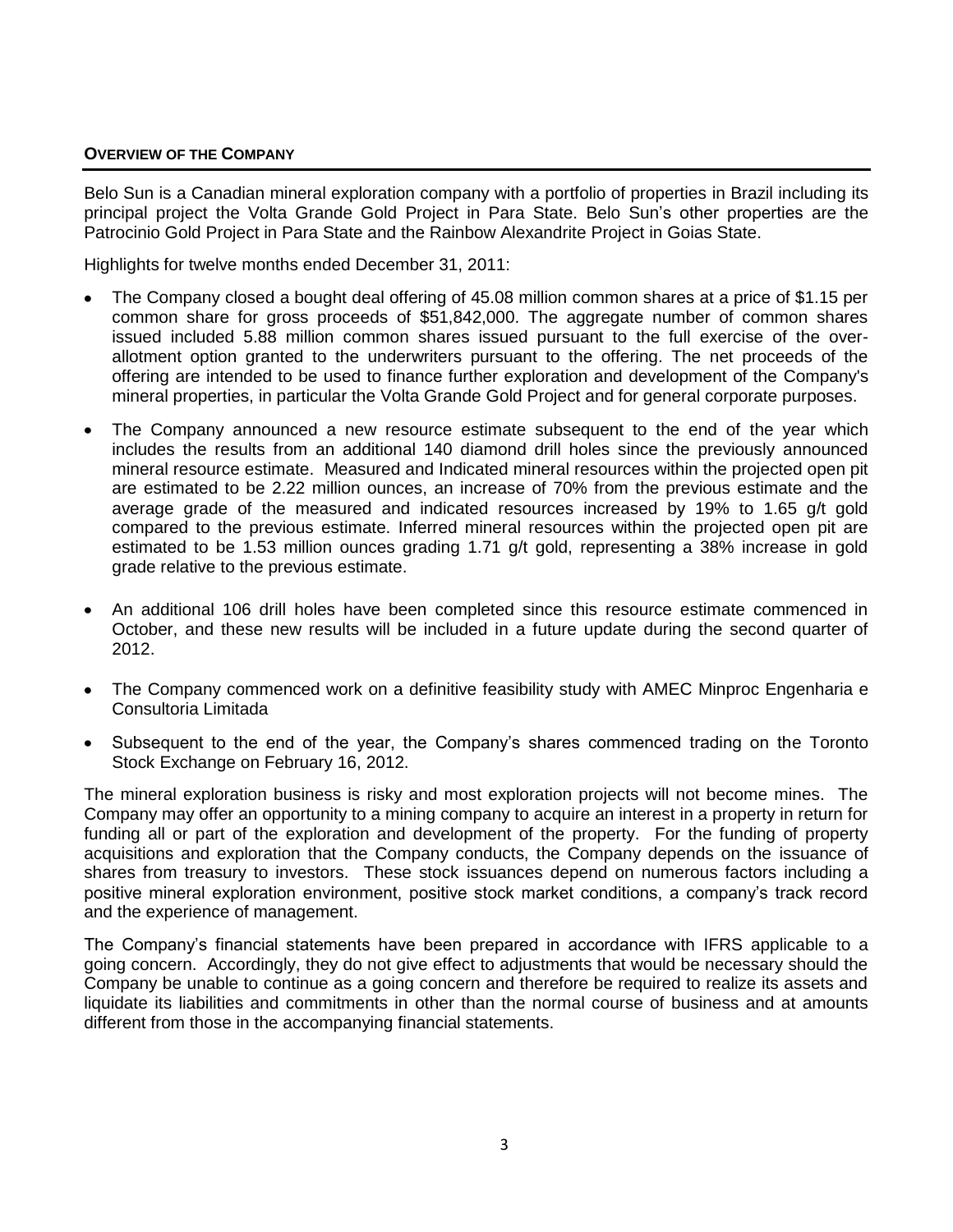### **OUTLOOK**

- Belo Sun's principal focus is the Volta Grande Gold Project. The Volta Grande Gold Project has a National Instrument 43-101 compliant estimated measured and indicated mineral resource of 2,227,900 ounces of gold (41.8 million tonnes grading 1.66 grams per tonne gold) and an estimated inferred mineral resource of 1,596,900 ounces of gold (28.6 million tonnes grading 1.74 grams per tonne gold) based on 0.50-gram-per-tonne-gold cut off (see Press Release dated January 23, 2012).
- The Company has completed an additional 32,023 metres of drilling (106 holes) and results from these holes have not been included in the current resource update, but will be incorporated into a new resource estimate scheduled to be released in Q2-2012.
- Belo Sun has completed (from January to December 2011) 273 drill holes (74,595 meters) at the Volta Grande Gold Project of which assays are pending for 31 holes. From April 2010 to December 2011 the Company completed 332 drill holes (89,376 meters).
- Belo Sun has selected AMEC Minpro Engenharia e Consultoria Limitada to conduct a definitive feasibility study and work began during the Q3-2011. The definitive feasibility study is anticipated to be completed at the end of 2012.
- The Company has been granted priority on its application for an additional 14 claims which comprise an area totaling 111,032 hectares. Total land package now consists of a total of 24 claims which cover 130,541 hectares.

## **SUMMARY OF QUARTERLY RESULTS**

The following is a summary of the Company's financial results for the eight most recently completed quarters:

|                                                |               |                |               | <b>IFRS</b>   |                 |                 |               |               |
|------------------------------------------------|---------------|----------------|---------------|---------------|-----------------|-----------------|---------------|---------------|
|                                                | 31-Dec        | 30-Sep         | 30-Jun        | 31-Mar        | 30-Dec          | 30-Sep          | 30-Jun        | 31-Mar        |
|                                                | 2011          | 2011           | 2011          | 2011          | 2010            | 2010            | 2010          | 2010          |
| Net (loss)                                     | (\$8,042,719) | (\$11,678,884) | (\$8,711,105) | (\$4,437,251) | $(\$3,327,295)$ | $(\$2,797,719)$ | (\$1,501,725) | (\$2,581,184) |
| Net loss per share                             | (\$0.04)      | (\$0.06)       | (\$0.04)      | (\$0.03)      | (\$0.03)        | (\$0.02)        | (\$0.01)      | (\$0.02)      |
| <b>Working Capital*</b>                        | \$30,576,636  | \$38,885,845   | \$49,955,689  | \$52,374,800  | \$6,157,334     | \$2,714,565     | \$5,081,071   | \$6,494,026   |
| <b>Total Assets</b>                            | \$34,504,425  | \$44,925,143   | \$53,606,410  | \$55,897,308  | \$8,391,615     | \$4,982,222     | \$6,826,684   | \$7,637,778   |
| <b>Total Non-current</b><br><b>Liabilities</b> | \$20,663      | \$27,522       | \$42,189      | \$58,103      | \$47,828        | \$49,763        | \$0           | \$0           |

\* Working Capital is defined as current assets minus current liabilities

# **Factors Affecting Comparability of Quarters**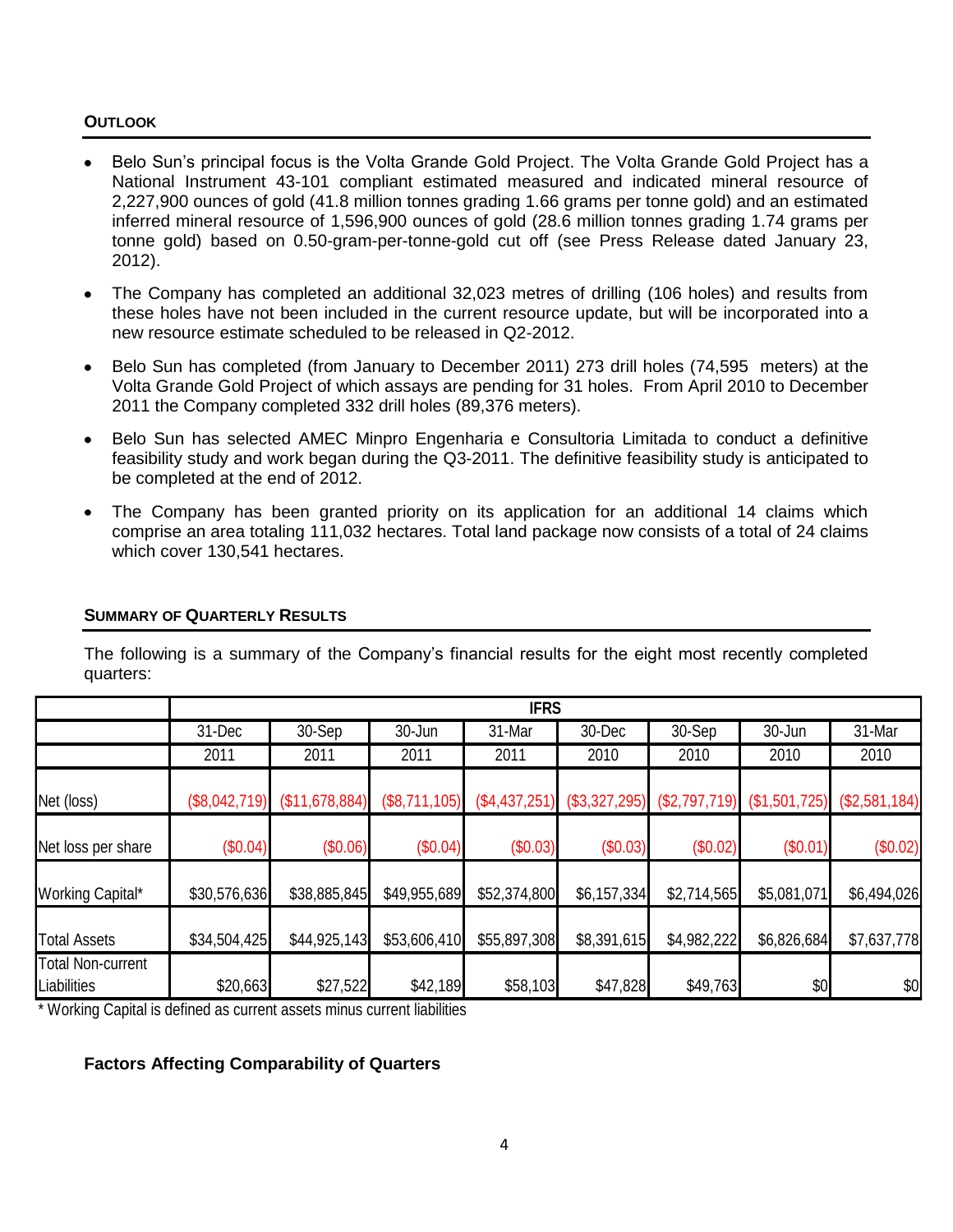Results of operations can vary significantly as a result of a number of factors. The Company's level of activity and expenditures during a specific quarter are influenced by the level of working capital, the availability of external financing, the time required to gather, analyze and report on geological data related to its properties and the nature of activity, and the number of personnel required to advance each individual project.

In addition, the granting of stock options in a particular quarter gives rise to stock-based compensation expense. In the second quarter of 2011, the Company recorded stock-based compensation expense of \$4,380,758 (Q1 2011 – Nil, Q4 2010 - \$447,000, Q3 2010 - \$567,470, Q2 2010 - \$52,895, Q1 2010 - \$1,199,501). No stock based compensation expense was recorded for Q3 and Q4-2011.

Exploration expenditures during quarters vary and can cause earnings to fluctuate. In the fourth quarter of 2011, the Company recorded exploration and evaluation expenses (including engineering studies) of \$7,100,783 (Q3 2011 - \$9,997,723; Q2 2011 - \$4,016,818; Q1 2011 - \$3,304,542, Q4 2010 - \$2,302,616, Q3, 2010 - \$1,923,414, Q2 2010 - \$1,132,332, Q1 2010 – \$223,390). During Q3-2011, the Company completed an extensive infill drilling program and extended the program into Q4-2011.

Also contributing to fluctuating quarterly net (loss) are changes in foreign exchange rates. The Company holds a large portion of its monetary assets and liabilities in Brazil and therefore changes in the rate of exchange between the Brazilian Real, United States dollar and the Canadian dollar result in reported gains and losses on foreign currency fluctuations.

## **SELECTED ANNUAL INFORMATION**

The highlights of financial data for the Company for the three most recently completed financial years are as follows:

|                                         |                | <b>IFRS</b>    |               |
|-----------------------------------------|----------------|----------------|---------------|
|                                         | 2011           | 2010           | 2009          |
| Net (loss)                              | (\$32,869,959) | (\$10,207,923) | (\$1,649,167) |
| Net loss per share                      | (\$0.17)       | (\$0.08)       | (\$0.02)      |
| <b>Working Capital</b>                  | \$30,576,636   | \$6,157,334    | \$1,893,048   |
| <b>Total Assets</b>                     | \$34,504,425   | \$8,391,615    | \$3,126,296   |
| <b>Total Non-current</b><br>Liabilities | \$20,663       | \$47,828       |               |

Working Capital is defined as current assets minus current liabilities

### **RESULTS OF OPERATIONS – FINANCIAL**

The following is a discussion of the results of operations of the Company for the twelve months ended December 31, 2011. They should be read in conjunction with our audited annual consolidated financial statements for the twelve months ended December 31, 2011 and related notes.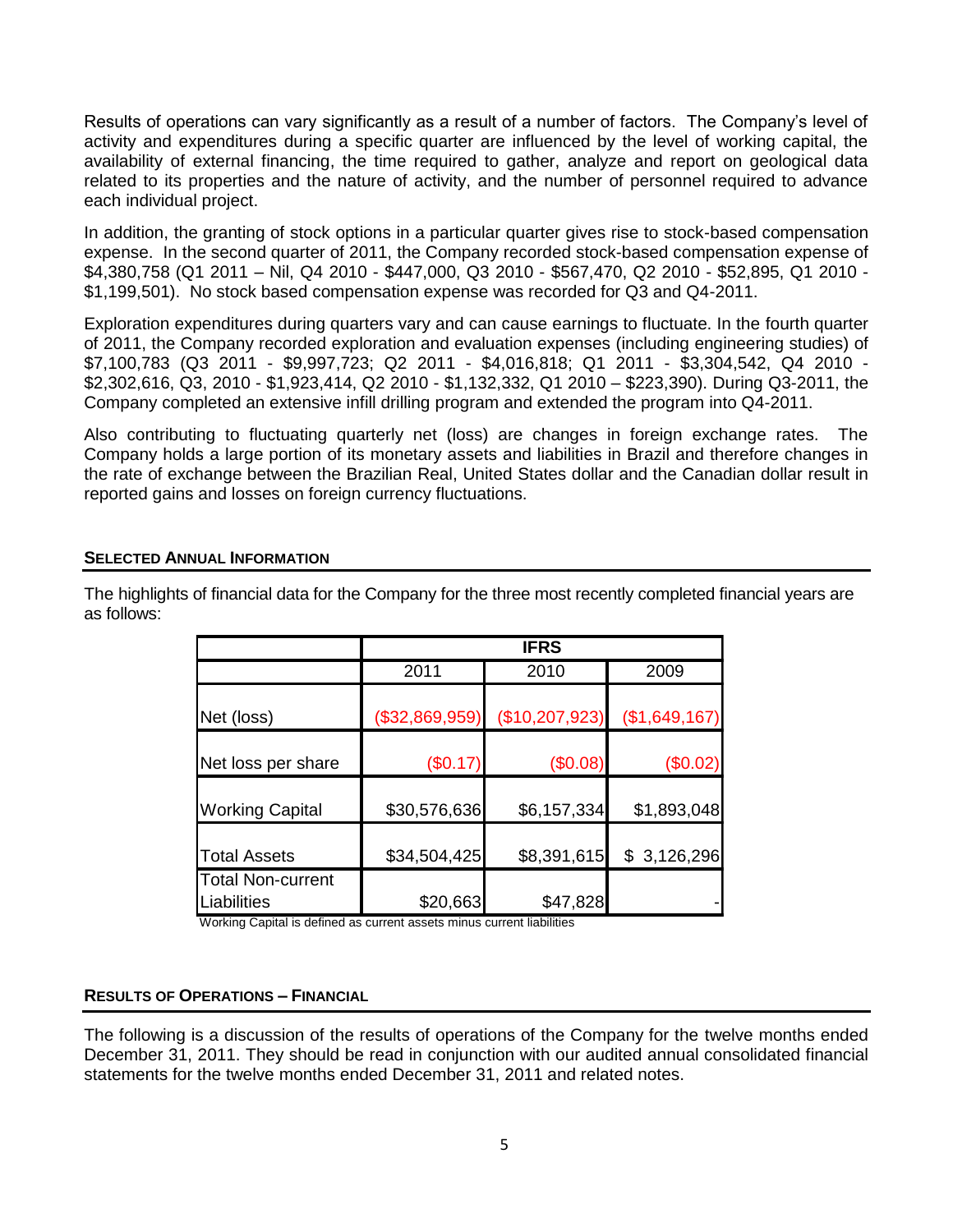## **For the quarters ended:**

|                                     | Three Months Ended December 31, |      |           |  |
|-------------------------------------|---------------------------------|------|-----------|--|
|                                     | 2011                            | 2010 |           |  |
| Net loss                            | \$<br>8,042,719                 | \$   | 3,327,295 |  |
| Interest income                     | (630, 308)                      |      | (55,342)  |  |
| Management fees to directors        | 88,339                          |      | 39,541    |  |
| Salaries, wages and consulting fees | 259,712                         |      | 208,691   |  |
| Professional fees                   | 39,883                          |      | 27,514    |  |
| General and administration          | 534,830                         |      | 401,225   |  |
| Amortization                        | 41,792                          |      | 16,698    |  |
| Share-based payments                |                                 |      | 445,000   |  |
| Exploration and evaluation expenses | 6,372,709                       |      | 2,231,376 |  |
| <b>Engineering studies</b>          | 728,074                         |      | 71,240    |  |
| Loss/(gain) on foreign exchange     | 607,688                         |      | (58, 548) |  |
| (Gain) on sale of capital assets    |                                 |      | (100)     |  |
| Taxes payable                       |                                 |      |           |  |

For the three months ended December 31, 2011, the Company recorded a net loss of \$8,042,719 (\$0.04 per share) compared to a net loss of \$3,327,295 (\$0.02 per share) for the three months ended December 31, 2010. The larger loss is attributable primarily to higher exploration and evaluation expenses. As well, the Company incurred a relatively large foreign exchange loss during the current period. General and administration expenses, and salaries and wages were marginally higher during Q4-2011 compared to Q4-2010. These were offset by higher interest income.

Salaries, wages and consulting fees, and general and administration costs were higher during Q4-2011 compared to Q4-2010 reflecting the increased activity of the Company.

Exploration and evaluation expenses, including engineering studies, were \$7,100,783 for the three months ended December 31, 2011 compared to \$2,302,616 for the three months ended December 31, 2010. In Q4-2011, the Company continued actively exploring its Volta Grande Gold Project completing approximately 85 drill holes, working on environmental technical studies and initiating work on a Definitive Feasibility Study.

Interest income was \$630,308 for the three months ended December 31, 2011 compared to \$55,342 for the three months ended December 31, 2010. The Company raised \$51.8 million dollars from a bought-deal financing during Q1-2011 and, as a result, had larger cash balances resulting in significantly higher interest income during Q4-2011.

Stock-based compensation was \$nil for the three months ended December 31, 2011 compared to \$445,000 for the three months ended December 31, 2010. The Company did not grant stock options during Q4-2011, however 700,000 were granted during Q4-2010.

The Company also recognized a foreign exchange loss of \$607,688 during Q4-2011 (Q4-2010 – a gain of \$58,548). The US dollar continued to strengthen throughout the current quarter and a large portion of net assets are held in Brazilian Reais resulting in this loss.

During the three months ended December 31, 2011, the Company spent \$10,026,353 on operations, raised \$349,060 from the exercise of warrants and options and purchased capital assets of \$203,536.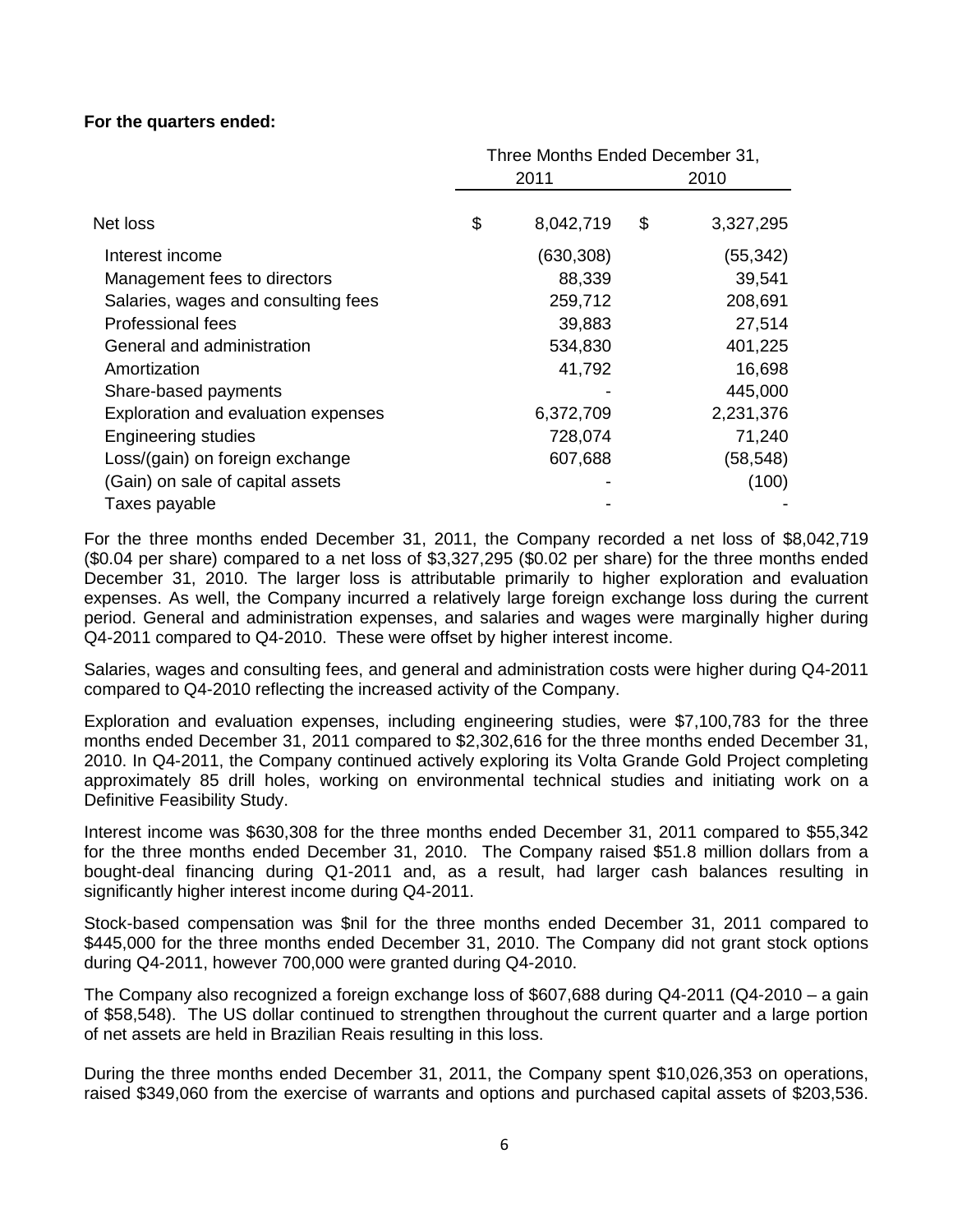During the three months ended December 31, 2010, the Company spent \$3,229,559 on operations, raised \$5,473,250 from the issuance of shares in a financing, raised \$1,105,470 from the exercise of warrants and options, paid lease obligations of \$115,608, and incurred \$2,065 in capital asset expenditures.

### **For the twelve months ended:**

|                                     | Twelve Months Ended December 31, |    |            |  |  |
|-------------------------------------|----------------------------------|----|------------|--|--|
|                                     | 2011                             |    | 2010       |  |  |
| Net loss                            | \$<br>32,869,959                 | \$ | 10,207,923 |  |  |
| Interest income                     | (1,347,043)                      |    | (199, 179) |  |  |
| Management fees to directors        | 412,484                          |    | 484,928    |  |  |
| Salaries, wages and consulting fees | 1,390,178                        |    | 1,107,271  |  |  |
| Professional fees                   | 133,075                          |    | 161,361    |  |  |
| General and administration          | 1,699,171                        |    | 923,388    |  |  |
| Amortization                        | 127,059                          |    | 57,321     |  |  |
| Share-based payments                | 4,380,758                        |    | 2,264,866  |  |  |
| Exploration and evaluation expenses | 21,745,781                       |    | 5,358,580  |  |  |
| <b>Engineering studies</b>          | 2,674,085                        |    | 223,172    |  |  |
| (Gain) loss on foreign exchange     | 1,654,411                        |    | (193, 358) |  |  |
| (Gain) on sale of capital assets    |                                  |    | (15, 882)  |  |  |
| Taxes payable                       |                                  |    | 35,455     |  |  |

For the twelve months ended December 31, 2011, the Company recorded a net loss of \$32,869,959 (\$0.17 per share) compared to a net loss of \$10,207,923 (\$0.08 per share) for the twelve months ended December 31, 2010. The larger loss is attributable primarily to higher exploration and evaluation expenditures and increased stock-based compensation. General and administration expenses and salaries and wages were higher during 2011 compared to 2010. These were offset by higher interest income.

Salaries, wages and consulting fees were \$1,390,178 during 2011 compared to \$1,107,271 during 2010. This increase is a result of increased staff and increased activity as well as bonuses granted upon achieving a three million mineral resources estimate at Volta Grande. An increase in management fees paid to directors in 2011 is offset by termination payments made to the former directors of the Company during 2010 resulting in an overall decrease over the two years. General and administration costs were higher during 2011 compared to 2010 reflecting the increased activity of the Company with higher shareholder communications costs, higher travel costs and higher transfer agent and regulatory fees.

Exploration and evaluation expense, including engineering studies, was \$24,419,866 for the twelve months ended December 31, 2011 compared to \$5,581,752 for the twelve months ended December 31, 2010. In 2011, the Company actively explored its Volta Grande Gold Project completing approximately 273 drill holes and 74,595 metres, working on environmental technical studies and initiating work on a Definitive Feasibility study.

Interest income was \$1,347,043 for the twelve months ended December 31, 2011 compared to \$199,179 for the twelve months ended December 31, 2010. The Company raised \$51.8 million dollars from a bought-deal financing during 2011 and as a result had larger cash balances during the twelve-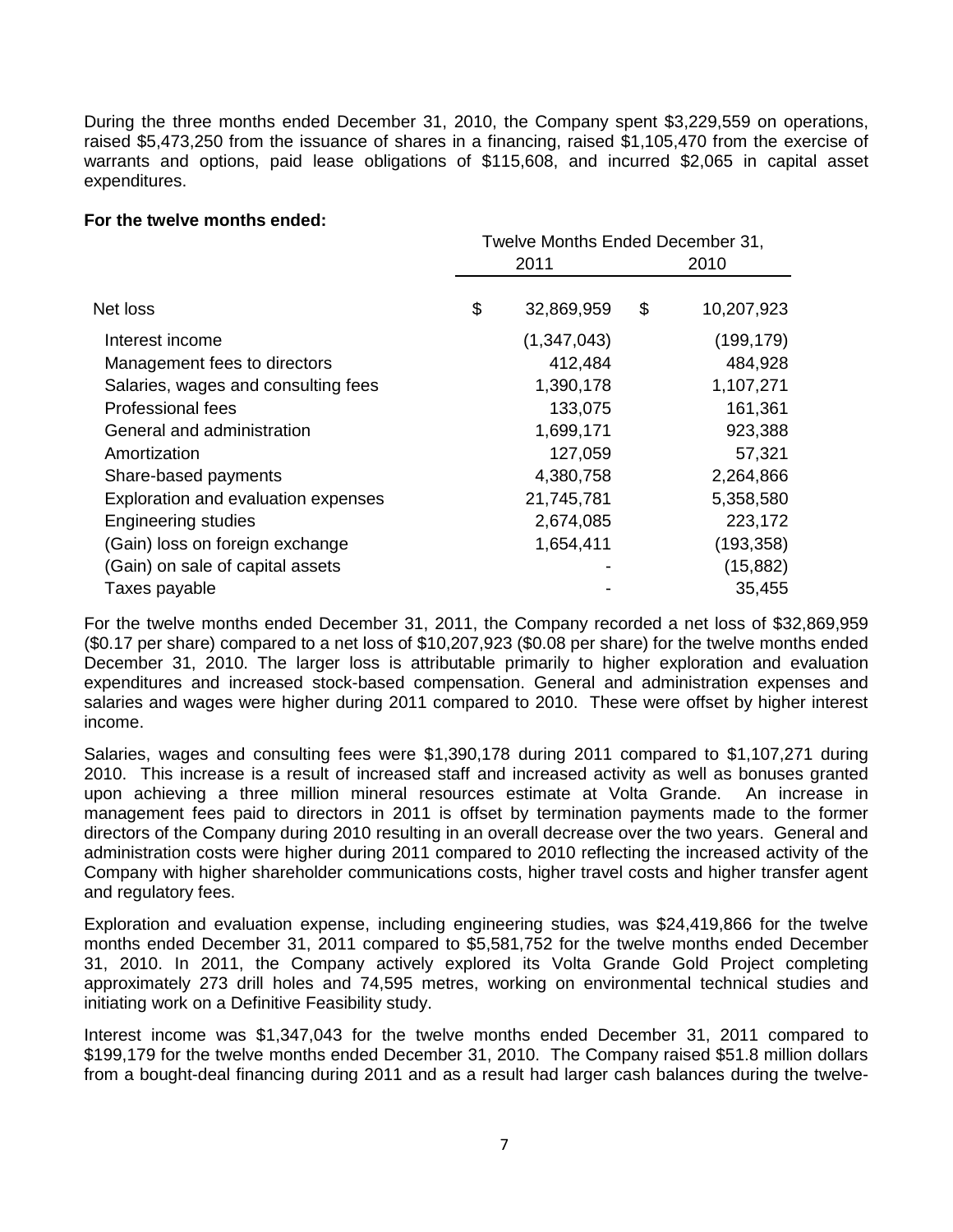month period. Due to the larger cash balance versus the twelve months ended December 31, 2010, interest income was significantly higher.

Stock-based compensation was \$4,380,758 for the twelve months ended December 31, 2011 compared to \$2,264,866 for the twelve months ended December 31, 2010. The Company issued 4,922,200 stock options to directors, officers and consultants of the Company during 2011 compared to 7,770,400 granted during 2010. The value of stock-based compensation is estimated using the Black-Scholes option pricing model.

The Company also recognized a foreign exchange loss of \$1,654,411 during 2011 (2010 – a gain of \$193,358) as a result of a sharp strengthening of the US dollar over the year. The Company carried a significant portion of its net monetary assets in Brazilian Reais as at December 31, 2011 resulting in this conversion loss.

During the twelve months ended December 31, 2011, the Company spent \$26,003,963 on operations, raised \$48,326,058 net of issue costs from a bought deal financing, raised \$5,216,628 from the exercise of warrants and options, made \$92,199 in capital lease payments and purchased capital assets of \$695,340. During the twelve months ended December 31, 2010, the Company spent \$7,713,639 on operations, raised \$11,386,225 net of issue costs from a private placement financing, raised \$1,234,030 from the exercise of warrants and options, acquired and paid capital lease obligations of net \$34,209 and incurred \$224,196 in capital asset expenditures.

#### **LIQUIDITY AND CAPITAL RESOURCES**

Given the nature of the Company's operations, the most relevant financial information relates primarily to current liquidity, solvency and planned expenditures. The Company's financial success will be dependent upon the development of a property that leads to the discovery of economically recoverable reserves. Such development may take years to complete and the amount of resulting income, if any, is difficult to determine.

The Company currently has negative operating cash flow and finances its mineral exploration activities through equity financing. The Company's financial success will be dependent on the economic viability of its mineral exploration properties and the extent to which it can establish economic reserves and operations.

The Company had working capital of \$30,576,636 as at December 31, 2011 (December 31, 2010 - \$6,157,334) including cash and cash equivalents of \$32,415,945 (December 31, 2010 - \$7,127,226). None of the cash equivalents are invested in asset-backed securities.

The Company is currently focusing its efforts on the Volta Grande Gold Project.

### **Financings**

On March 25, 2011, the Company closed a bought deal financing of 45,080,000 common shares, including the full exercise of the over-allotment granted to the underwriters of 5,880,000 common shares, at a price of \$1.15 per common share for gross proceeds of \$51,842,000. The Company paid the underwriters a fee of 6% on funds raised. The net proceeds of the offering are intended to be used to finance further exploration and development of the company's mineral properties, in particular the Volta Grande Gold Project and for general corporate purposes.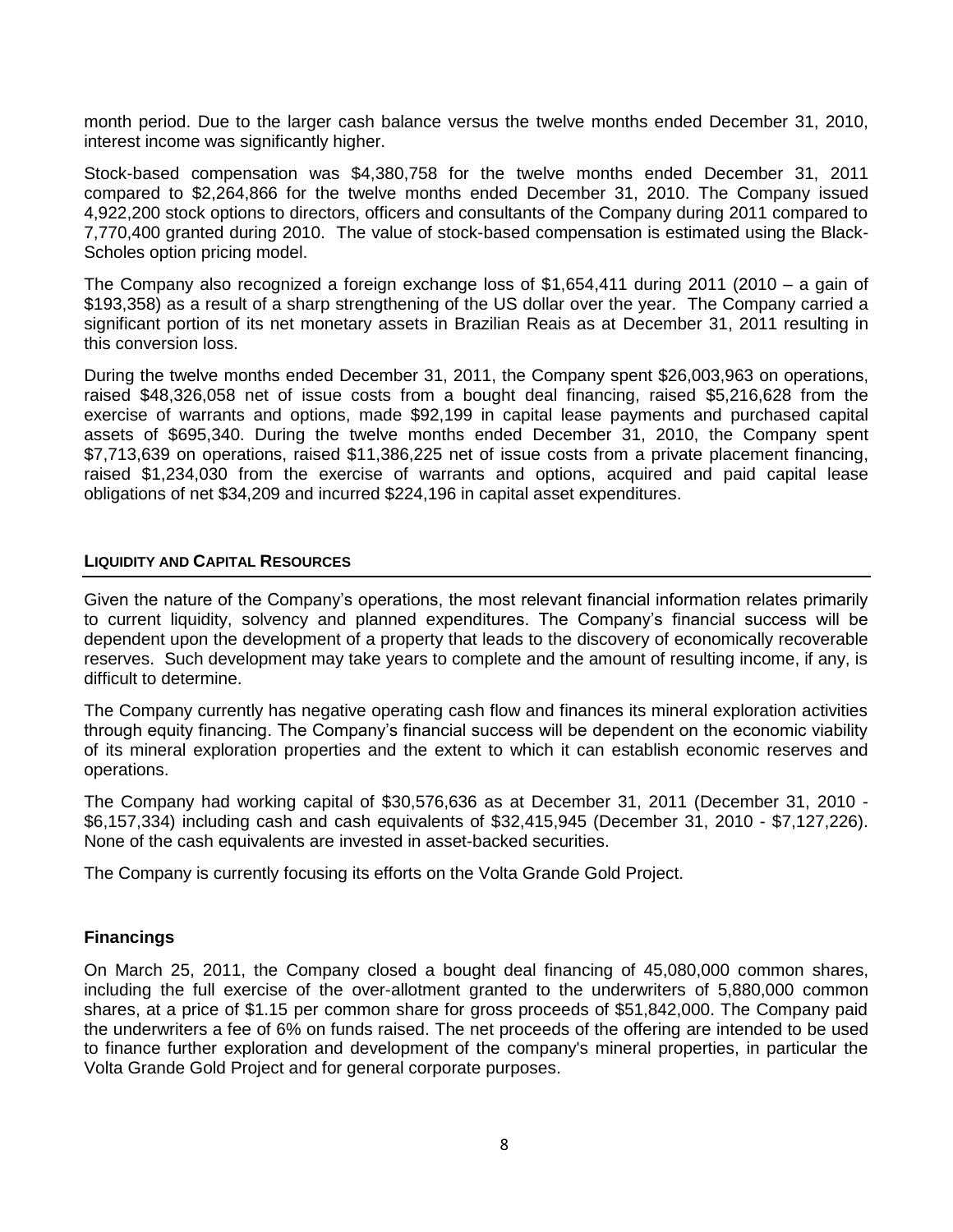## **Exercise of Warrants and Options**

During the twelve months ended December 31, 2011, 13,365,500 warrants and options were exercised for proceeds of \$5,216,628. Subsequent to December 31, 2011, an additional 21,540,600 warrants and options were exercised for proceeds of \$10,621,600.

## **Long Term Investment**

The investment consists of a term deposit of 1,005,805 Reais (December 31, 2010 – 921,297 Reais), including accrued interest, to fund potential amounts owing to Companhia de Pesquisa de Recoursos Minerais ("CPRM"). The term deposit matures on April 22, 2013 and bears interest at a floating rate of approximately 10.2% (December 31, 2010 – 9.17%).

## **Currency Risk**

The Company operates internationally and is exposed to foreign exchange risk as certain expenditures are denominated in non-Canadian dollar currencies. Foreign exchange risk is predominantly to the United Stated dollar and Brazilian Real.

A strengthening of \$0.01 in the United States dollar against the Brazilian Reais would have increased net income by approximately \$345,000 for the year ended December 31, 2011. A strengthening of \$0.01 in the Canadian dollar against the United States dollar would have decreased accumulated other comprehensive income by approximately \$185,000 for the year ended December 31, 2011. At December 31, 2011, one Canadian dollar was equal to 0.9833 United States dollars and one Canadian dollar was equal to 1.8322 Brazilian Reais.

As at December 31, 2011 the monetary balances in non-Canadian dollar currencies are as follows:

|                                          |    |               | <b>Brazilian Reals</b> United States Dollar |
|------------------------------------------|----|---------------|---------------------------------------------|
| Cash                                     | \$ | 36,931,733 \$ | 1.527                                       |
| Accounts receivable and prepaid expenses |    | 385,238       |                                             |
| Long term investment                     |    | 1,005,805     |                                             |
| Accounts payable                         |    | (3,667,658)   | (3,069)                                     |
| Lease payable                            |    | (122, 289)    |                                             |
|                                          | S  | 34,532,829 \$ | (1, 542)                                    |

# **Capital Risk Management**

The Company includes cash and equity, comprised of issued common shares, share-based payment reserve, warrants and deficit, in the definition of capital. The Company's objectives when managing capital is to maintain its ability to continue as a going concern in order to provide returns for shareholders and benefits for other stakeholders.

The Company manages its capital structure and makes adjustments to it based on the funds available to the Company in order to support the acquisition and exploration of mineral properties. The Board of Directors does not establish quantitative return on capital criteria for management but rather relies on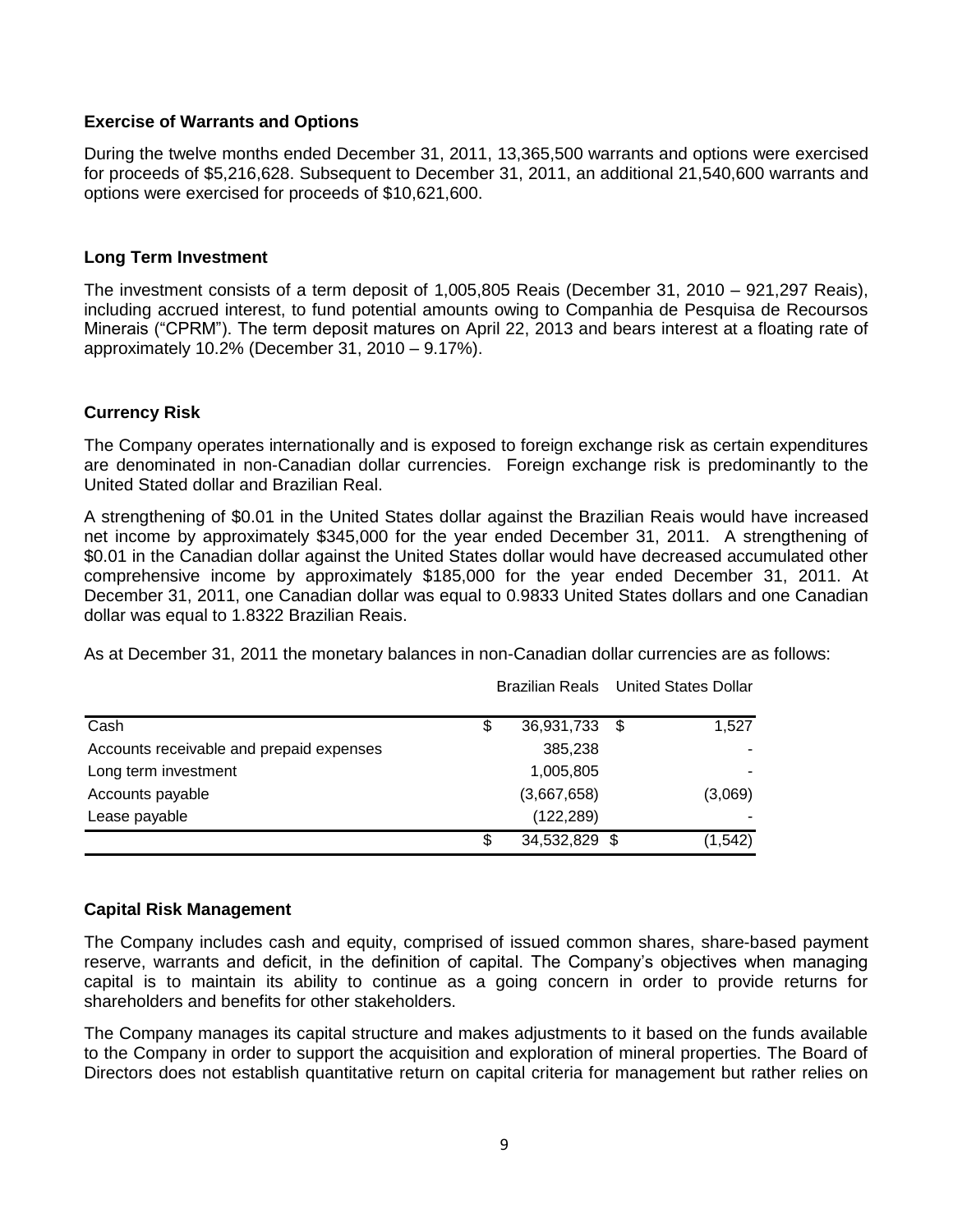the expertise of the Company's management and consultants to sustain future development of the business.

The Company's properties are in the exploration stage and, accordingly, the Company is dependent upon external financings to fund activities. In order to carry out planned exploration and pay for administrative costs, the Company will spend its existing working capital and raise the additional funds required.

Management reviews its capital management approach on an ongoing basis and believes that this approach is reasonable given the relative size of the Company. There were no changes in the Company's approach to capital management during the twelve months ended December 31, 2011. The Company is not subject to externally imposed capital requirements.

## **Commitments**

### *Long Term Investment*

The Company maintains an interest bearing term deposit to cover the future royalty payments. There has been no production at Volta Grande thus no royalties payable and no amounts were withdrawn by the CPRM.

## *Management Contract Commitments*

The Company is party to certain management contracts. These contracts require that additional payments of up to \$2,500,000 be made upon the occurrence of certain events such as a change of control. Minimum commitments remaining under these contracts were approximately \$596,000, all due within one year.

### *Environmental Commitments*

The Company's mining and exploration activities are subject to various federal, provincial and international laws and regulations governing the protection of the environment. These laws and regulations are continually changing and generally becoming more restrictive. The Company conducts its operations so as to protect public health and the environment and believes its operations are materially in compliance with all applicable laws and regulations. The Company has made, and expects to make in the future, expenditures to comply with such laws and regulations.

The only capital resource of the Company is the plant, property and equipment at \$1,146,689 (net book value).

### **RESULTS OF OPERATION - EXPLORATION**

# **VOLTA GRANDE PROPERTY**

Volta Grande, the Company's primary focus, is an advanced-stage exploration project located in Para State, Brazil where an indicated and inferred gold resource has been delineated by the Company. The mineral resource is comprised of 2,227,900 measured and indicated ounces of gold (41.8 million tonnes grading 1.66 g/t gold) and 1,596,900 inferred ounces of gold (28.6 million tonnes grading 1.74 g/t gold) using a 0.50 g/t gold cut-off (see Press Releases dated January 23, 2012 and a Technical Report filed on SEDAR on March 12, 2012).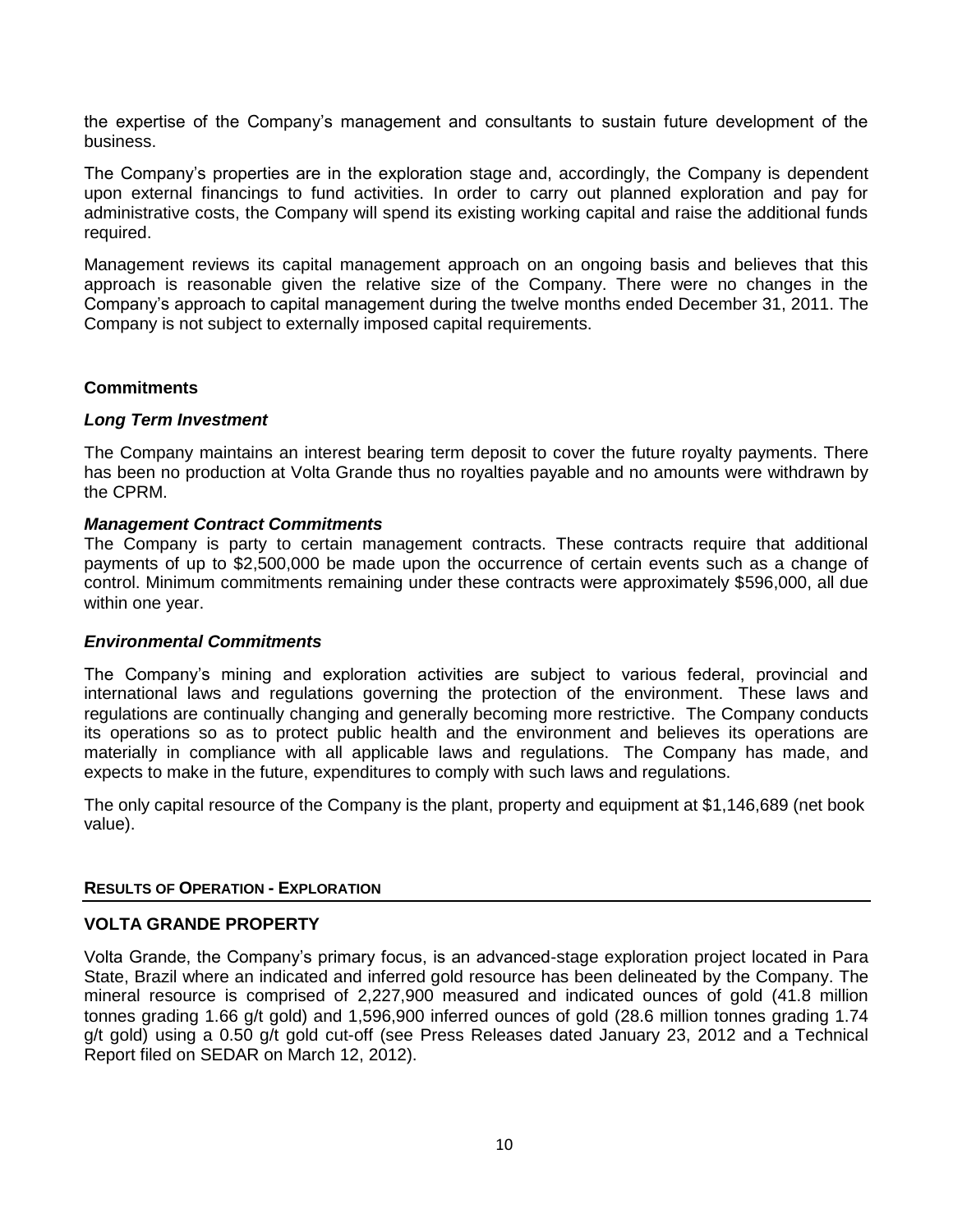# *Agreement*

In 2005, the Company signed an agreement modifying the terms of the acquisition of a 100 percent interest in the Volta Grande Gold Property located in the Para State, approximately 60 kilometres southwest of the city of Altamira in northern Brazil (the "Volta Grande Property"). Under the original terms of the contract signed in 2004, the Company was to pay US\$3 million over four years. Under the modified agreement the Company agreed to pay to the Vendor a total of US\$600,000 which was paid in 2006. The transfer of title to the Volta Grande Property occurred following the arrangements with CPRM, whereby the Company has committed to pay CPRM 3,740,000 Reais if a mineable deposit is defined on the Volta Grande Property. Payments would begin two years following production and could be paid over ten years on a quarterly basis. As security, the Company had purchased a term deposit of 3,740,000 Reais.

In March 2008, the Company successfully renegotiated the agreement with CPRM. Under the new terms, CPRM released to the Company 3,525,087 Reais of the total term deposit of 4,273,087 Reais held in security to cover the Company's debt owed to CPRM. In addition the Company allocated the balance of the original term deposit that was not released, amounting to 748,000 Reais, to be retained in an interest bearing term deposit to cover future royalty payments. There has been no production at Volta Grande resulting in no royalties payable and no amounts were withdrawn by the CPRM.

## *Background*

The 100% owned Volta Grande Gold Project is located approximately 60 kilometres southwest of the town of Altamira (pop. 100,000) in the northern region of Para State. The geological setting (*Tres Palmeiras greenstone belt*) at the project areas is part of the same sequences present in the Carajas "World Class" mineral province.

Gold mineralization was identified at numerous sites in the 1990s by past operators TVX Gold Inc. (now part of Kinross) and Battle Mountain Exploration (now part of Newmont). Historical drilling by these companies included more than 27,000 meters of combined core, auger, and reverse circulation drilling and several thousand channel and soil samples. Preliminary metallurgical work indicated that Volta Grande mineralization is amenable to conventional milling and cyanidation process methods, with gold recoveries of up to 95% in bottle roll tests.

The shear-hosted mineral resource at Volta Grande is contained in three main areas (Ouro Verde and Grota Seca at the North Block and the South Block), all of which have development in the form of artisanal workings into them. Within these areas, there are numerous narrow zones of high-grade gold mineralization, with potential for expansion along strike and at depth. There is also potential for the discovery of additional mineralized zones within the large alteration envelope in the host intrusive which has been traced for more than three kilometers along strike. Two types of gold mineralization are present: primary gold in intrusive rocks and secondary gold in an extensive saprolitic zone overlying the primary mineralization.

Roscoe Postle Associates Inc ("RPA") (formerly Scott Wilson Roscoe Postle Associates Inc.) reported that "there is potential for high grade shoots that may extend to depths of at least 200 meters or 300 meters below the surface, based on analogy with other Precambrian shear zone hosted gold deposits in Brazil." The property has been mined historically by garimpeiros (artisanal miners) for several decades using both open pit and underground mining methods with several shafts of 80 to 200 meters along high-grade veins. Grab samples from these shafts have assayed as high as 474.9 g/t gold.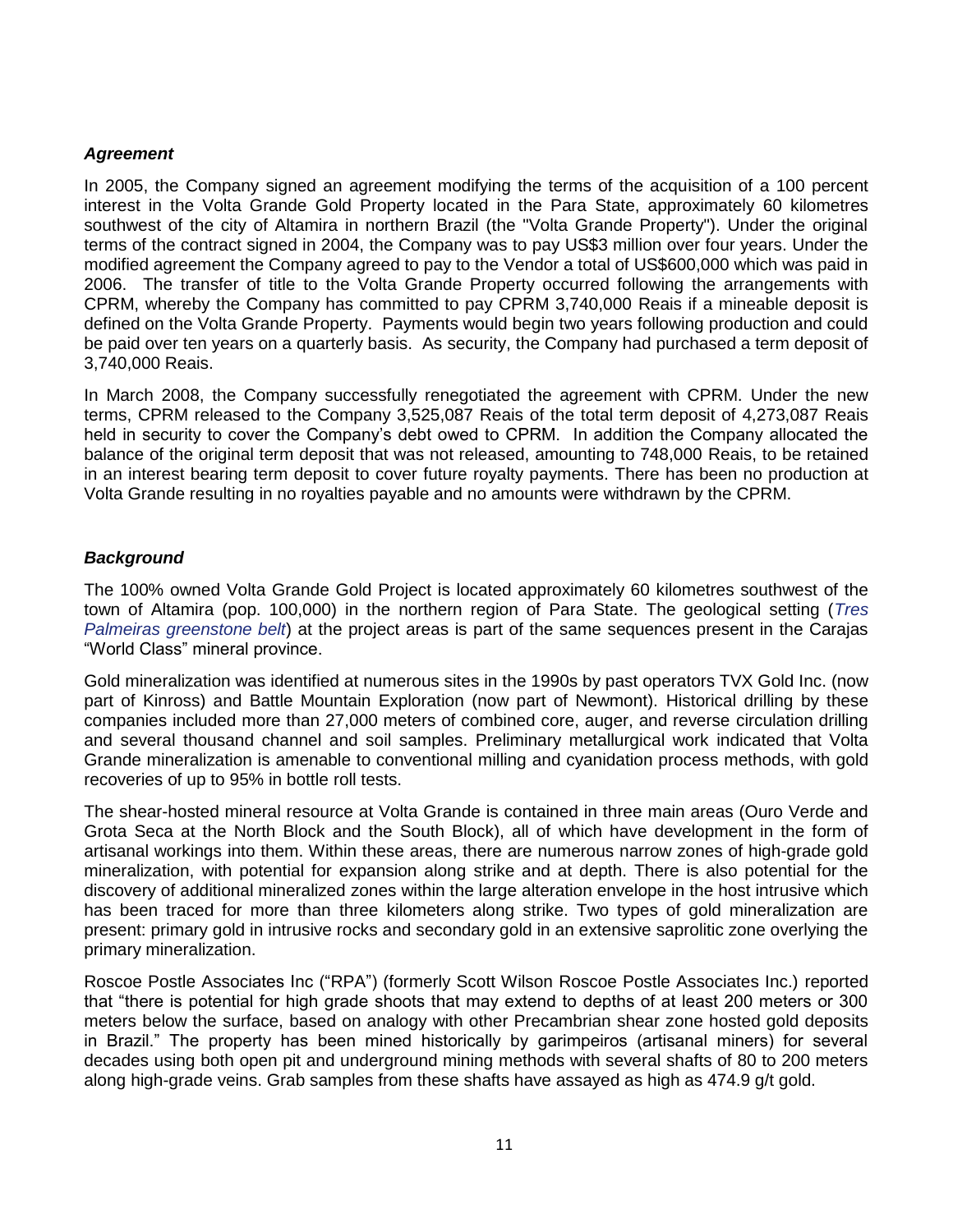## *Recent Developments*

### 2011 Drill Program and Assay Highlights

Belo Sun has completed 350 drill holes at the Volta Grande Gold Project, of which assays are still pending for 24 holes. The drilling program was designed to upgrade the mineral resource designation in support of a planned feasibility study and expand the existing mineral resource estimate. Results from 106 drill holes completed since the resource estimate commenced will be included in a future update during Q2-2012.

Grota Seca drilling highlights include:

- $\triangleright$  Hole VVGD-249 intersected multiple mineralized zones such as 22.00 metres grading 8.32 g/t Au (from 567 depth). Please refer to press release dated March 20, 2012.
- Hole VVGD-175 and VVGD-192 intersected multiple high grade mineralized zones as follows: 18 meters grading 3.09 g/t Au (from 105 m depth) including 10.10 meters grading 5.19 g/t Au and 34.35 meters grading 2.71 g/t Au (from 239 m depth) including 12.7 meters grading 5.93 g/t Au. Please refer to press release dated January 4, 2012.
- $\triangleright$  Hole VVGD-137, which is located at the Eastern part of the Grota Seca deposit, has intersected a new structurally controlled high grade gold mineralization zone. High grade gold mineralization of 11.14 g/t Au occurs over a 30.75 meter interval in this drill hole. Please refer to press release dated August 31, 2011.
- $\triangleright$  Hole VVGD-109, which is located at the Central part of the Grota Seca deposit, has intersected high grade gold mineralization near surface with significant true thickness and continuity along strike and down dip. Hole VVGD-109 with 37.47 meters grading 4.38 g/t Au (from 61.20 m depth) including 13.15 meters grading 10.00 g/t Au. Please refer to press release dated August 31, 2011.
- $\triangleright$  VVGD-127, which is part of the infill drilling, is located at the eastern part of this deposit and indicates the potential to find another high grade zone (similar to the Central part of the deposit) at depth. VVGD-127 with 35.35 meters grading 3.33 g/t Au (from 200.35 m depth) including 10.30 meters grading 7.08 g/t Au. Please refer to press release dated August 31, 2011.
- $\triangleright$  Hole VVGD-111 intercepted multiple high grade mineralized zones near surface showing, as expected, significant continuity along strike and down dip. VVGD-111 intersected 27.00 meters grading 2.36 g/t Au (from 112.75 m depth) including 8.89 meters grading 5.09 g/t Au. Please refer to press release dated August 31, 2011.
- Holes VVGD-103 and VVGD-106 intersected multiple mineralized zones. These holes, located at the central part of the Grota Seca deposit, have intersected high-grade gold mineralization near surface, and they confirm true thickness and continuity of mineralization along strike and at depth. Intercepts include: VVGD-103 with 62.50 metres grading 3.81 g/t Au (from 28.60 metres depth) including 12.85 metres grading 14.01 g/t Au and VVGD-106. Please refer to press release dated July 25, 2011.
- Holes VVGD-095 and VVGD-086 intersected multiple mineralized zones approximately 100 metres below the existing optimal pit. The holes are located at the present limit of the deposit and indicate the potential to continue extending the currently defined deposit. Significant intercepts include: 34.45 metres grading 1.63 grams per tonne (g/t) Au (from 197.40 metres depth) and 27.80 metres grading 1.32 g/t Au (from 235.80 metres depth). Please refer to press release dated July 5, 2011.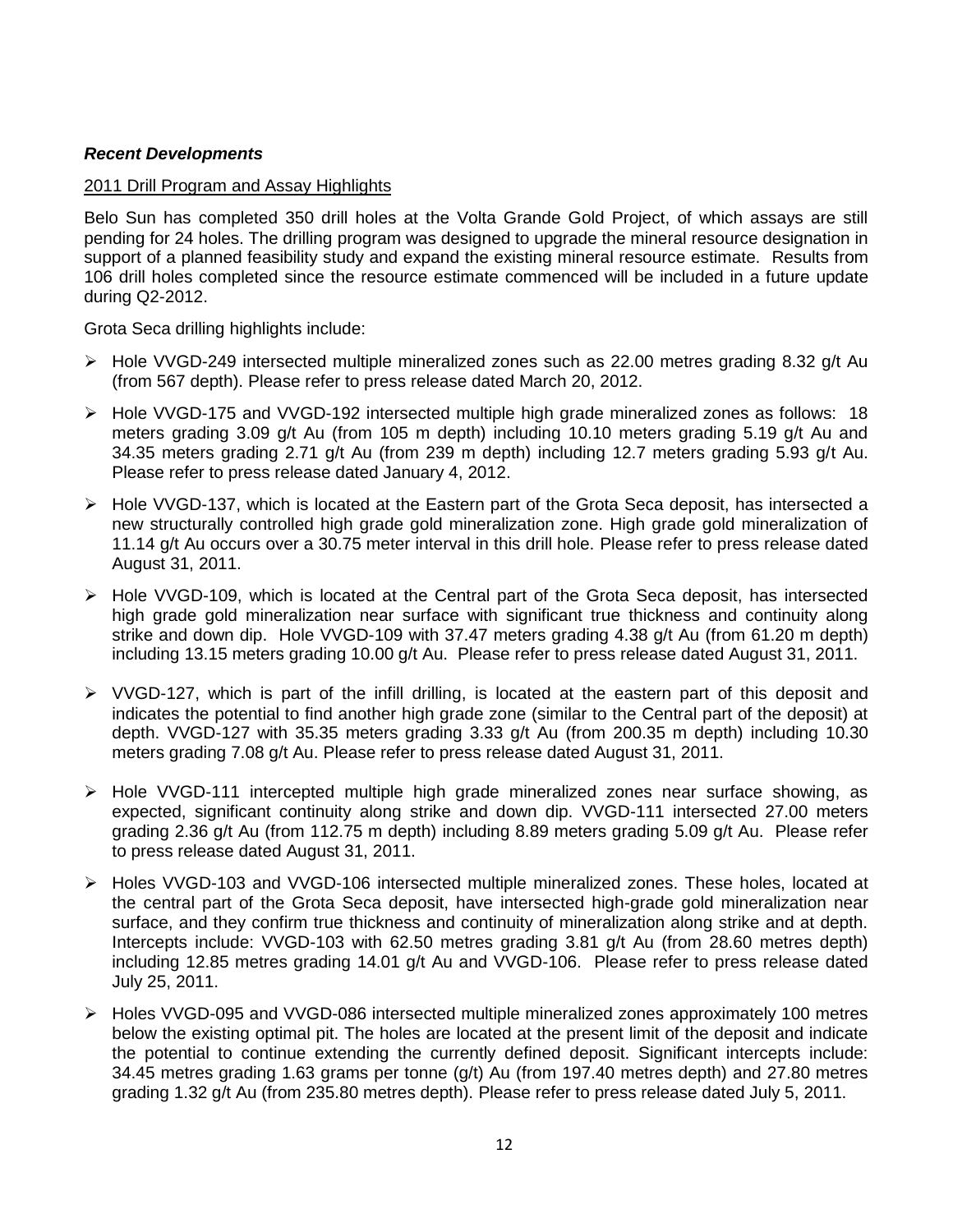- $\triangleright$  Hole VVGD-083, which is part of the infill drilling for upgrading the Volta Grande mineral resources, intersected multiple mineralized zones beginning at surface. The first 70 metres are well mineralized, such as: 28.19 metres grading 8.76 grams per tonne gold (from 44.20-metre depth), including 7.67 metres grading 30.67 g/t Au (from 61.83-metre depth). This intercept includes the highest-grade (415.8 g/t Au over 0.5 m) sample from drilling at the project to date. This hole also contains other well-mineralized zones further down the hole as presented in the attached table. Please refer to press release dated May 16, 2011.
- Holes VVGD-077, 079 and 082 are also part of the infill drilling program at the Grota Seca deposit, and these intersections demonstrate the continuity of the mineralization between sections or along strike. Please refer to press release dated May 16, 2011.
- $\triangleright$  Hole VVGD-065 intersected multiple mineralized zones, including 39.3 metres grading 2.07 g/t Au, which included 12.8 metres grading 3.24 g/t Au, 28.02 metres grading 2.06 g/t Au and 7.8 metres grading 6.66 g/t Au. This mineralized zone is entirely open at depth. Please refer to press release dated April 28, 2011.
- Hole VVGD-072 had an intercept of 7.57 metres grading 13.37 g/t Au. Please refer to press release dated April 28, 2011.
- Hole VVGD-041, located on cross-section 750 W, with an interval of 12.92 metres grading 4.42 grams per tonne Au including 4.37 metres grading 12.50 g/t Au located at approximately 200 metres below surface (244 metres down the hole). This high-grade mineralization corresponds to the zone that is being mined underground at the Galo garimpo and proves its continuity. Please refer to press release dated April 11, 2011.

Ouro Verde drilling highlights include:

- $\triangleright$  Hole VVGD-270 intersected multiple high grade mineralized zones including 4.00 meters grading 20.88 g/t Au (from 73.25 m depth) and 19.65 meters grading 4.73 g/t Au including 12.20 meters grading 6.80 g/t Au (from 181.00 m depth). Please refer to press release dated January 4, 2012.
- $\triangleright$  VVGD-201 intersected 24.00 meters grading 3.68 g/t Au (from 18.00 m depth) including 10.00 meters grading 8.13 g/t Au. Please refer to press release dated January 4, 2012.
- Significant down dip intercepts in hole VVGD-234 include 59.30 meters grading 2.59 g/t Au (from 216.70 m depth) including 21.40 meters grading 4.06 g/t Au. Please refer to press release dated January 4, 2012.
- $\triangleright$  Hole VVGD-238 intersected multiple mineralized zones including 11.50 meters grading 3.79 g/t Au (from 153.50 m depth) and 16.70 meters grading 3.39 g/t Au (from 275.00 m depth) including 8.10 meters grading 6.29 g/t Au. Please refer to press release dated November 28, 2011.
- $\triangleright$  Hole VVGD-154 intersected multiple mineralized zones including 3.44 meters grading 81.61 g/t Au (from 38.75 m depth). Please refer to press release dated November 28, 2011.
- $\triangleright$  Significant down dip intercepts occur in drill hole VVGD-153 with 34.84 meters grading 2.29 g/t Au (from 251.21 m depth) including 10.40 meters grading 6.33 g/t Au; VVGD-187 (Ouro Verde Cross Section 550 NW) with 26.90 meters grading 5.48 g/t Au (from 292.55 m depth) including 12.90 meters grading 10.22 g/t Au. Please refer to press release dated November 28, 2011.
- Hole VVGD-102 intercepted mineralization between the Ouro Verde and Grota Seca deposits and may suggest the two deposits could be continuous. Please refer to press release dated July 25, 2011.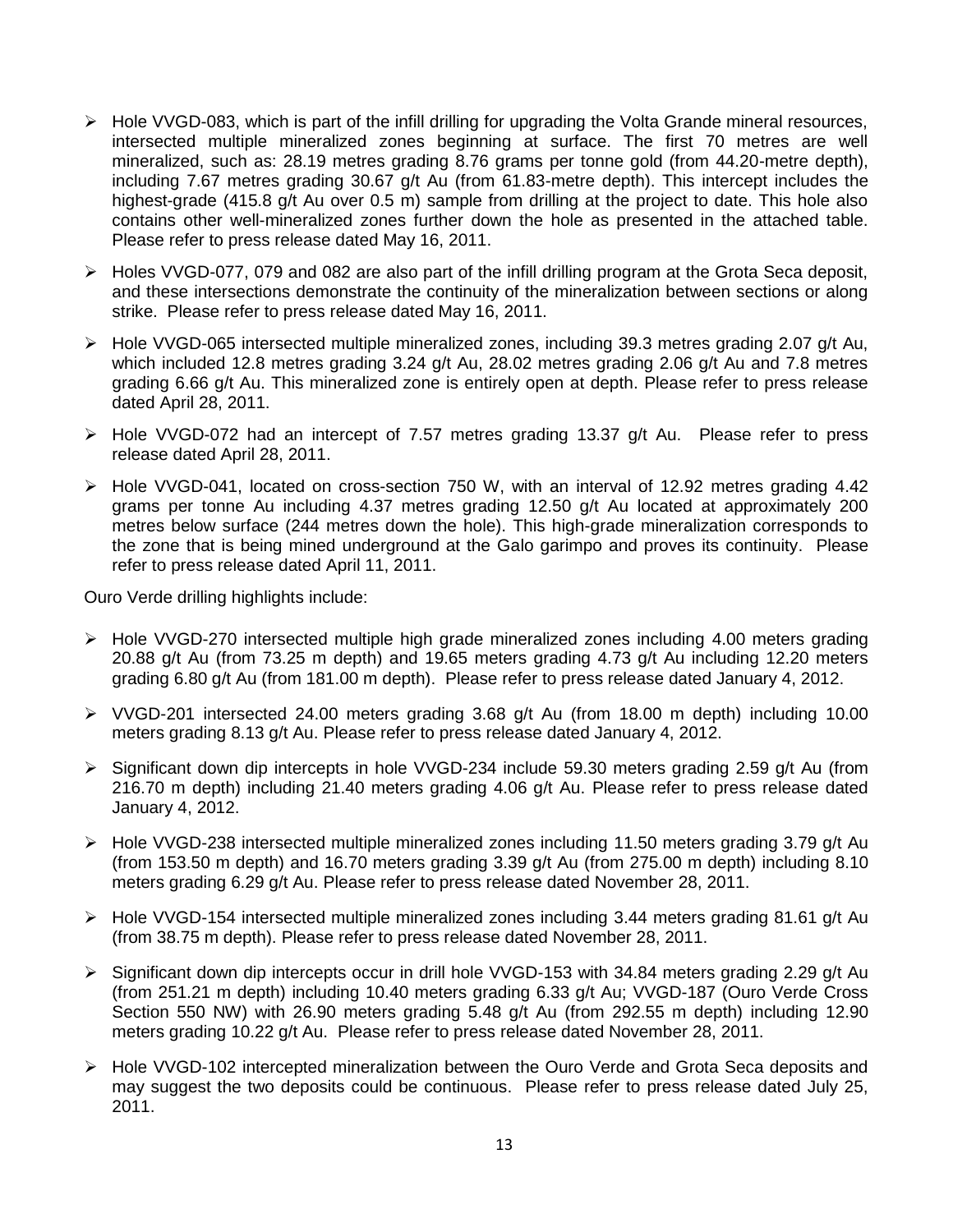- $\triangleright$  Hole VVGD-094 intercepted 21.40 metres grading 2.78 g/t Au including 6.82 metres grading 7.08 g/t Au at shallow depth. Please refer to press release dated July 5, 2011.
- Hole VVGD-080 drilled at the Ouro Verde deposit tested for extensions of the mineralization and will have a positive impact on the mineral resource expansion. Please refer to press release dated May 16, 2011.
- $\triangleright$  Hole VVGD-073 intersected multiple mineralized zones, including 12.06 metres grading 4.07 g/t Au, which included six metres grading 7.75 g/t Au, and 21.13 metres grading 3.22 g/t Au, which included 11.72 metres grading 5.12 g/t Au, and 12.92 metres grading 2.84 g/t Au. All intercepts are at depths less than 100 metres vertically below surface. Please refer to press release dated April 28, 2011.
- $\triangleright$  Hole VVGD-066 which intersected multiple mineralized zones with an interval of 46.10 metres grading 2.05 g/t Au including 10.30 metres grading 3.61 g/t Au starting at approximately 200 m vertical depth (314 m down the hole). Please refer to press release dated April 11, 2011.
- Hole VVGD-058 with an intercept of 20.70 metres grading 3.08 g/t Au. Please refer to press release dated April 11, 2011.

## The South Block

The South Block is characterized by a very extensive alteration system and numerous artisanal workings and this hole confirms the potential for significant associated gold mineralization. The existing deposits continue to be extended along strike and down dip.

The Company continues drilling on the South block. The focus of the program is to follow up on geophysical and geochemical surveys aimed at discovering the source rocks responsible for the major alluvial gold deposits of the Itata River and its tributaries. Belo Sun received the results from the soil geochemistry program comprising 2,107 samples analyzed by ICP multielement analysis and gold by fire assay. The soil anomalies were followed up with a 25-line-kilometre IP geophysical survey. Several strong IP anomalies had been identified, coincident with the soil anomalies, and these are the priority targets to be tested by a 5,000-metre drilling program. Limited historic drilling had been carried out in the area and these results indicated that the gold mineralization is hosted in sulphide-bearing granodiorite rocks. The gold mineralization appears to be associated with higher sulphide content than observed with the mineralization found in the North block and as such is expected to respond well to IP geophysical techniques. Significant gold mineralization intercepts from the historic drilling include 28 metres grading 1.47 grams per tonne gold (hole VVD 156) in the Pequi garimpo area. On October 11, 2011 Belo Sun announced the discovery of new gold mineralization on the South block. In the South Block area, the Itata discovery is represented by Hole VVGD-191 that intersected 15.45 meters grading 2.09 g/t Au (from 13.7 meters depth) and 15.00 meters grading 2.06 g/t Au (from 56 meters depth). The mineralization is similar in character to the North Block deposits. Additional drilling has been initiated to investigate extensions of this mineralization along strike and down dip and to determine the extent of this zone.

South Block drilling highlights include:

 $\triangleright$  Holes VVGD-078 and VVGD-090 intercepted 1.15 metres grading 11.60 g/t Au and two metres grading 12.44 g/t Au, respectively. Additionally, hole VVGD-090 intercepted 7.95 metres grading 1.75 g/t Au. Please refer to press release dated July 5, 2011.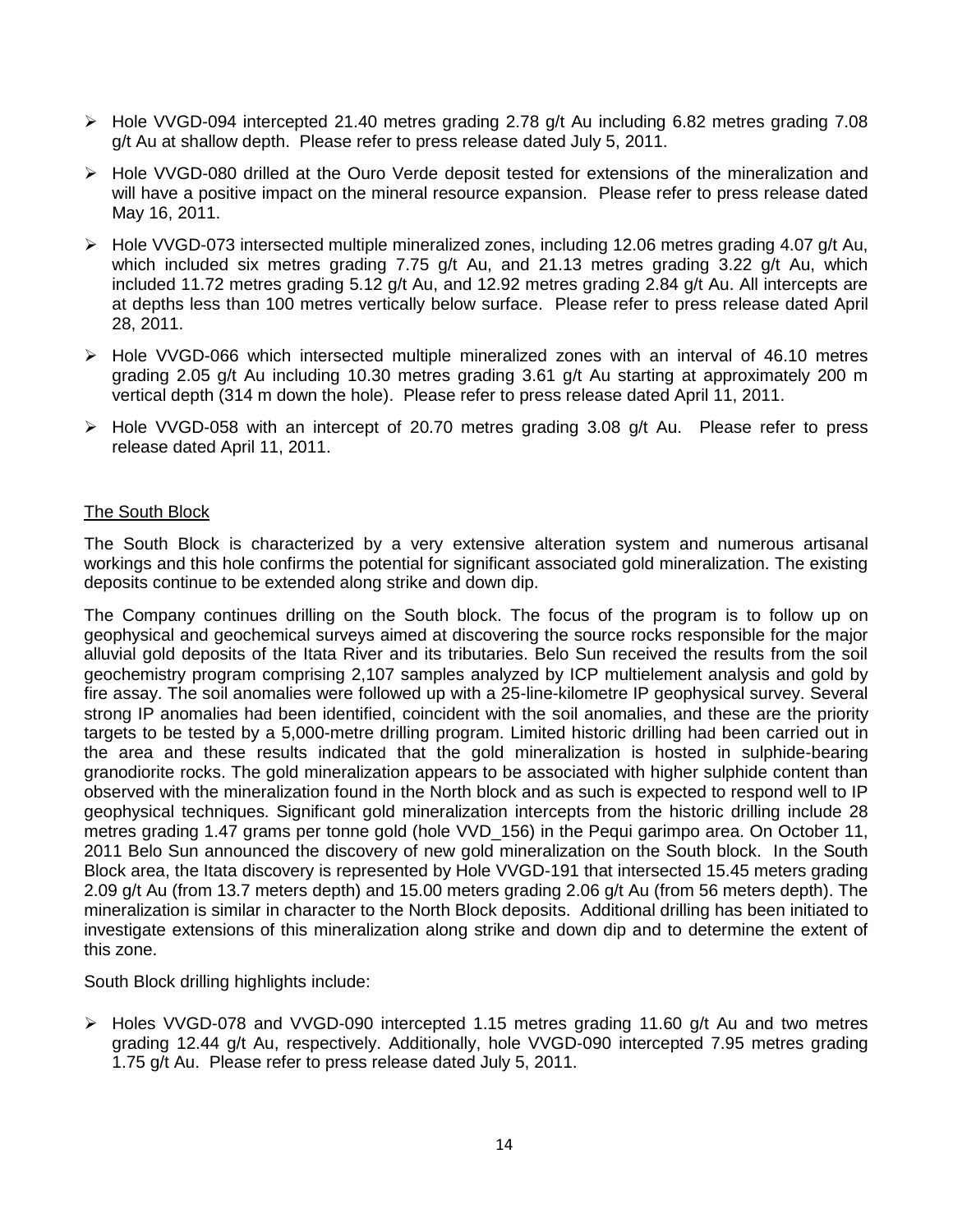- Hole VVGD-070 intersected 3.8 metres grading 23.59 grams per tonne gold. Please refer to press release dated April 28, 2011.
- Hole VVGD-075 had an intercept of 11.08 metres grading 1.87 g/t Au. These drill holes were targeting induced polarization geophysical anomalies. The gold mineralization in the South block is associated with quartz veins and disseminated sulphides (mainly pyrite) in highly potassic, hydrothermally altered rocks. Please refer to press release dated April 28, 2011.

### Indicated and Inferred Mineral Resource Increased at Volta Grande

The Company released an updated mineral resource estimate for its Volta Grande Gold Project in Para state, Brazil, in January 2012. Highlights are:

- A 70% increase on the contained ounces in the measured and indicated mineral resources category and a 19% increase in the average grade of the measured and indicated resources compared to the previous estimate;
- A 38% increase in the gold grade for inferred mineral resources relative to the previous estimate;

The revised mineral resource estimate for the Volta Grande Gold Project is outlined in the table.

Volta Grande Resources Estimate

|                            |                            |            |                  | <b>MEASURED AND</b> |                 |
|----------------------------|----------------------------|------------|------------------|---------------------|-----------------|
|                            |                            | MEASURED   | <b>INDICATED</b> | <b>INDICATED</b>    | <b>INFERRED</b> |
|                            |                            |            |                  |                     |                 |
| Ouro Verde Pit Constrained | <b>Tonnes</b>              | 9,466,000  | 11,610,000       | 21,076,000          | 10,571,000      |
|                            | Ounces $@$ 0.5 g/t cut-off | 553,900    | 597,200          | 1,151,100           | 601,600         |
|                            | Grade (g/t Au)             | 1.82       | 1.60             | 1.70                | 1.77            |
| Ouro Verde Underground     | <b>Tonnes</b>              |            | 5,000            | 5,000               | 390,000         |
|                            | Ounces $@$ 0.5 g/t cut-off |            | 700              | 700                 | 42,500          |
|                            | Grade (g/t Au)             |            | 4.36             | 4.36                | 3.39            |
| Grota Seca Pit Constrained | <b>Tonnes</b>              | 12,017,000 | 8,691,000        | 20,708,000          | 17,437,000      |
|                            | Ounces @ 0.5 g/t cut-off   | 622,000    | 449,900          | 1,071,900           | 936,200         |
|                            | Grade (g/t Au)             | 1.61       | 1.61             | 1.61                | 1.67            |
| Grota Seca Underground     | <b>Tonnes</b>              | 3,000      | 37,000           | 40,000              | 172,000         |
|                            | Ounces @ 0.5 g/t cut-off   | 300        | 3,900            | 4,200               | 16,600          |
|                            | Grade (g/t Au)             | 2.66       | 3.26             | 3.22                | 3.01            |
| <b>TOTAL</b>               | <b>Tonnes</b>              | 21,486,000 | 20,343,000       | 41,829,000          | 28,570,000      |
|                            | Ounces @ 0.5 g/t cut-off   | 1,176,200  | 1,051,700        | 2,227,900           | 1,596,900       |
|                            | Grade (g/t Au)             | 1.70       | 1.61             | 1.66                | 1.74            |

Notes: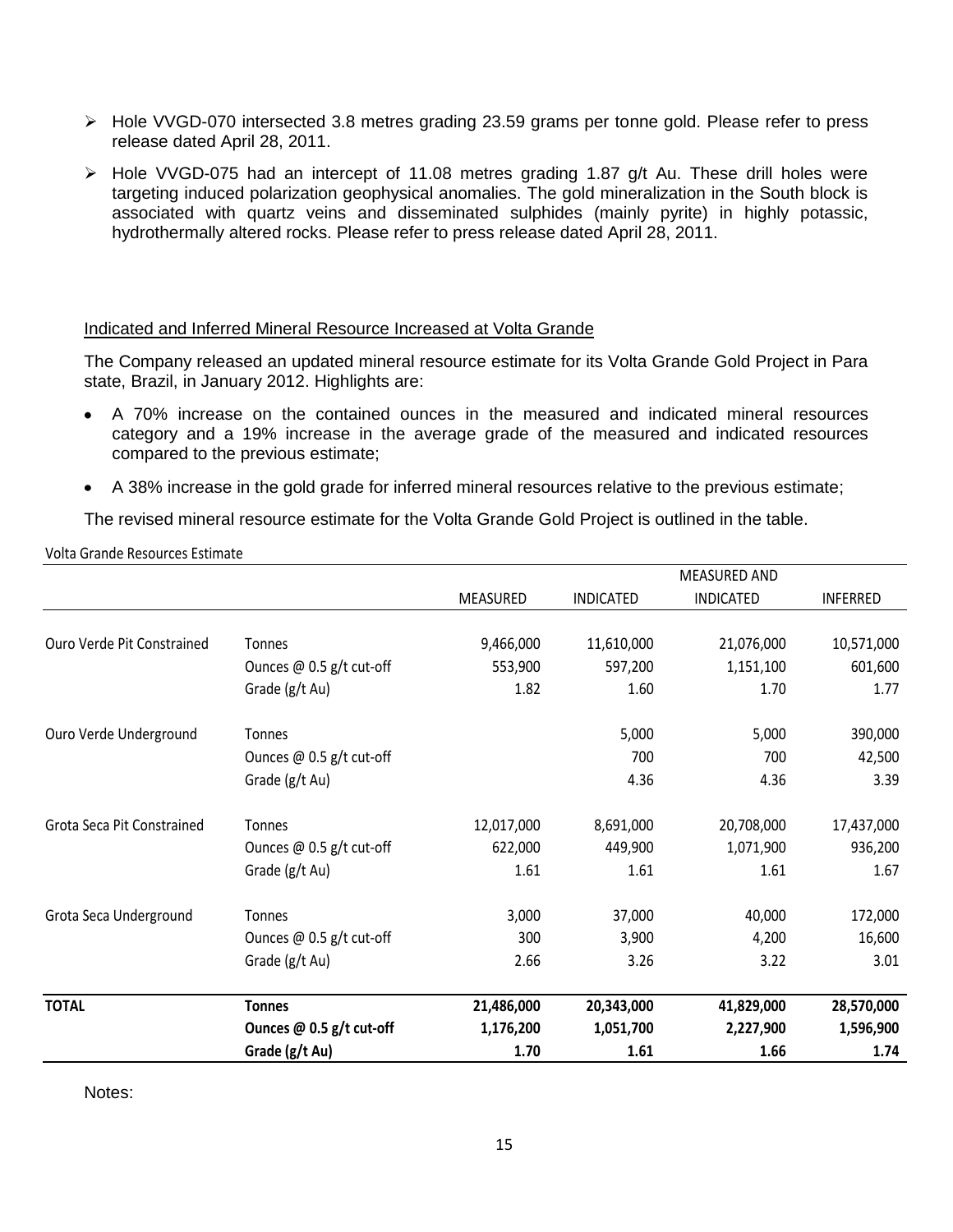(1) The 0.5 g/t gold open pit cut off grade underlying the resource estimates is based on a number of parameters and assumptions including gold price of US\$1,300 per troy ounce, 95% metallurgical gold recovery for unweathered rock, 90% metallurgical gold recovery for weathered rock, mining costs of US\$1.30/tonne, process costs of US\$8/tonne, General & Administrative costs of US\$2.00/tonne and Selling costs (refining, transport, insurance and environment) of US\$ 17.5 per troy ounce.

(2) The quantity and grade of reported inferred mineral resources in this estimation are uncertain in nature and there has been insufficient exploration to define the inferred mineral resources as Indicated or Measured mineral resources and it is uncertain if further exploration will result in upgrading them to indicated or measured mineral resource categories.

(3) The mineral resources in this press release were estimated using the Canadian Institute of Mining, Metallurgy and Petroleum (CIM), CIM Standards on Mineral Resources and Reserves, Definitions and Guidelines prepared by the CIM Standing Committee on Reserve Definitions and adopted by CIM Council. The effective date of this mineral resource estimate is January, 2012.

#### *Mineral resource estimate parameters*

The database consists of a total of 31,241 metres of diamond drilling obtained from previously reported drilling and from 42,960 m of drilling completed and assayed by Belo Sun since June 2010, for the Ouro Verde and Grota Seca deposits.

The mineralized zones at the Ouro Verde deposit extend for about 1,120 m along strike. The resource has been outlined by 121 diamond drill holes constrained by a conceptual open pit shell that includes resources to a maximum depth of 400 meters. Eight mineralized fresh ore domains and one saprolite ore domain were modeled. The outer mineralized envelope was modeled into wireframe solids using a 0.5 g/t Au cut-off grade. The mineralized zones range in thickness from 2 m to 41 m with an average horizontal thickness of approximately 8 m assuming maximum internal dilution of approximately 3 m.

The mineralized zones at the Grota Seca Central, West and East deposits extend 2,900 m along strike. The resource has been outlined by 228 drill holes and constrained by a conceptual open pit that includes resources to a maximum depth of 300 meters. Seven mineralized domains and one saprolite domain were modeled. The outer mineralized envelope was modeled into wireframe solids using a 0.5 g/t Au cut-off grade. The mineralized zones range in thickness from 2 m to 55 m with an average horizontal thickness of approximately 8 m assuming maximum internal dilution of approximately 3 m.

The grade estimation was done using ordinary kriging interpolation using 1.0 m composites. All estimations are based on a percent block model with unitary dimension of 12.5 m E, 2.5 m N and 10 m elevation rotated ‐20° clockwise in the Ouro Verde and rotated ‐15° clockwise in the Grota Seca. Measured mineral resources include all mineralized blocks within one time of the variogram range and estimated with minimum of 3 drill holes and minimum of 3 octants. Indicated mineral resources include all mineralized blocks within one time of the variogram range and estimated with minimum of 2 drill holes. Inferred mineral resources include all mineralized blocks within two times of the variogram range and estimated with minimum of 2 drill holes including the isolated areas and the blocks that were estimated in the passes one and two (M&I) that not comprised the criteria of these two categories.

Calculations of the average grades of the mineralized zones are based on original samples top cut to a value that ranged from 9 - 44 g/t Au depending on the mineralized domain.

Tonnage estimates are based on rock specific gravity of 2.75 tonnes per cubic metre for the Grota Seca and Ouro Verde deposits and 1.80 tonnes per cubic metre for saprolite

The Volta Grande Gold Project has an NI 43-101-compliant technical report published in March 2012, prepared by SRK Consulting, which is available on the company's website and on SEDAR.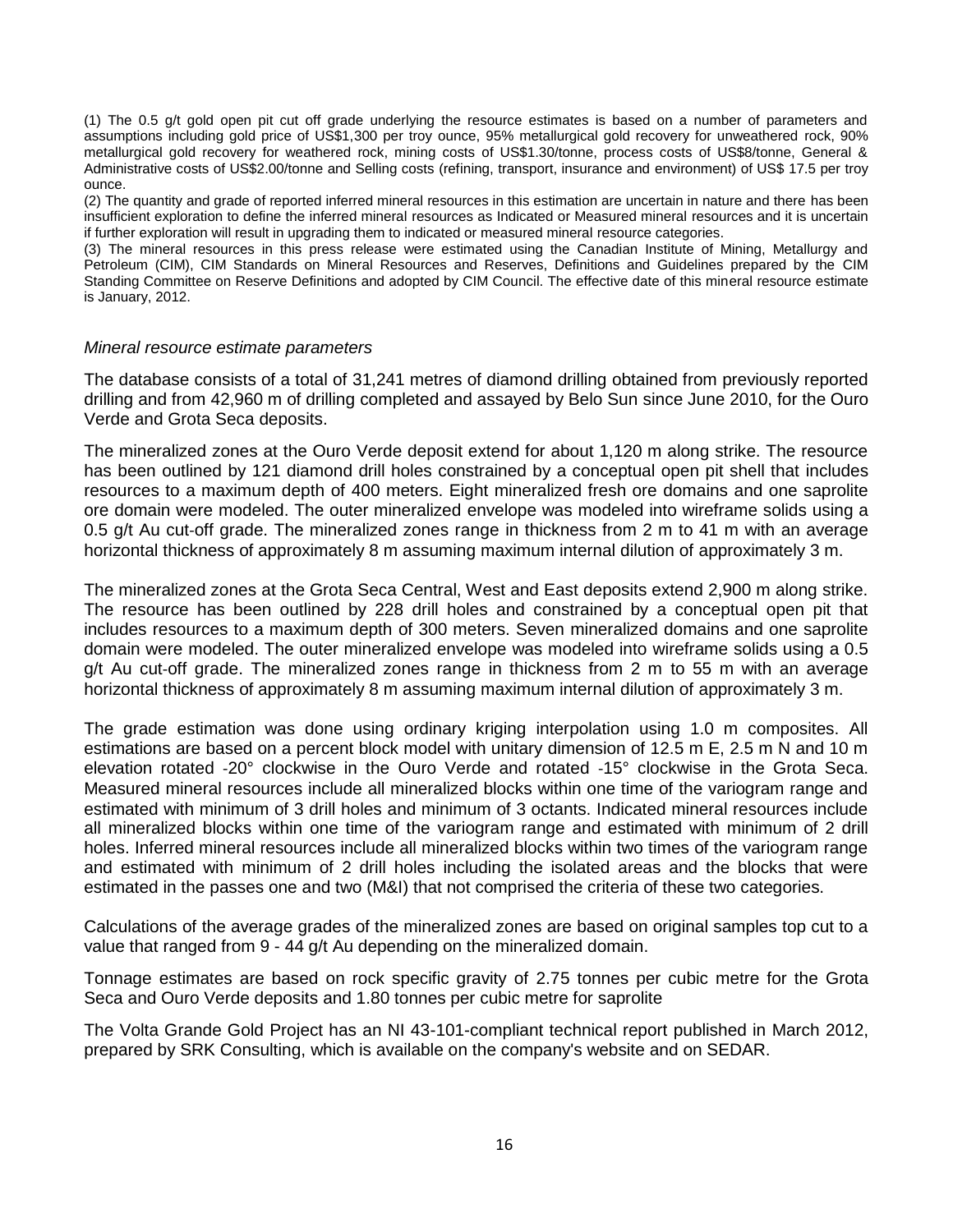# New Sample Preparation Facility

Belo Sun has completed construction of a new on-site sample preparation facility to be operated by Acme, which has an installed capacity of 200 samples per day.

# Belo Sun starts its Definitive Feasibility Study

The definitive feasibility study will also include an updated mineral resource model, that will incorporate the results from the current exploration drill program. The updated mineral resource model is expected for completion by year end. Belo Sun anticipates that this portion of the study will further demonstrate a continued expansion of estimated mineral resources, which could potentially have positive effects on production projections as well as the overall economics of the Volta Grande Gold Project as was initially outlined in a 2009 preliminary economic assessment.

# Metallurgical test-work program

The test work program was focused on the diorite gold-bearing material of the Grota Seca and Ouro Verde deposits which make up the Volta Grande Project and was a comprehensive metallurgical study in support of the Definitive Feasibility Study that is currently underway by AMEC Minproc Engenharia e Consultoria.

Highlights from the metallurgical test program include:

- $\triangleright$  The ore responds well to conventional processing techniques such as milling, gravity concentration and cyanidation.
- $\triangleright$  A significant fraction of the gold is coarse and can be easily recovered by gravity concentration. For the Grota Seca deposit, 62.4% of the gold was recovered in the gravity concentrate, while for the Ouro Verde deposit, 68.5% of the gold was recovered in the gravity concentrate.
- $\triangleright$  Intensive cyanide leaching of gravity concentrates achieved 95.6% gold recovery for the Grota Seca deposit and 97.7% recovery for the Ouro Verde deposit.
- $\triangleright$  Direct cyanidation of the ore achieved gold recoveries ranging from 90.4% to 96.5% for the Ouro Verde deposit and ranging from 92.6% to 95.3% for the Grota Seca deposit. All samples demonstrated rapid leach characteristics, reaching the above results in about 20 hours.
- $\triangleright$  A comprehensive crushing and grinding test campaign was carried out and showed that the ore is competent and can be ground using conventional SAG-Ball Milling circuit, or a combination of three stages crushing with High Pressure Grinding Rolls (HPGR) followed by ball milling.

Results will be analyzed by AMEC Minproc Engenharia e Consultoria for use in the design criteria for the future metallurgical plant.

# Increased Mineral Rights at Volta Grande

The Company has been granted priority on its applications for an additional 14 claims which comprise an area totaling 111,032 hectares (1,110 square kilometres) which is located along the Tres Palmeiras greenstone belt. The expanded land package now consists of a total of 24 claims which cover 130,541 hectares (1,305 square kilometres).

The 14 new claims were acquired through a public tender and correspond to mineral rights that were previously held by other titleholders that had been allowed to lapse. The tender process was opened for 60 days and Belo Sun's Brazil technical team had compiled the data in advance of the tender in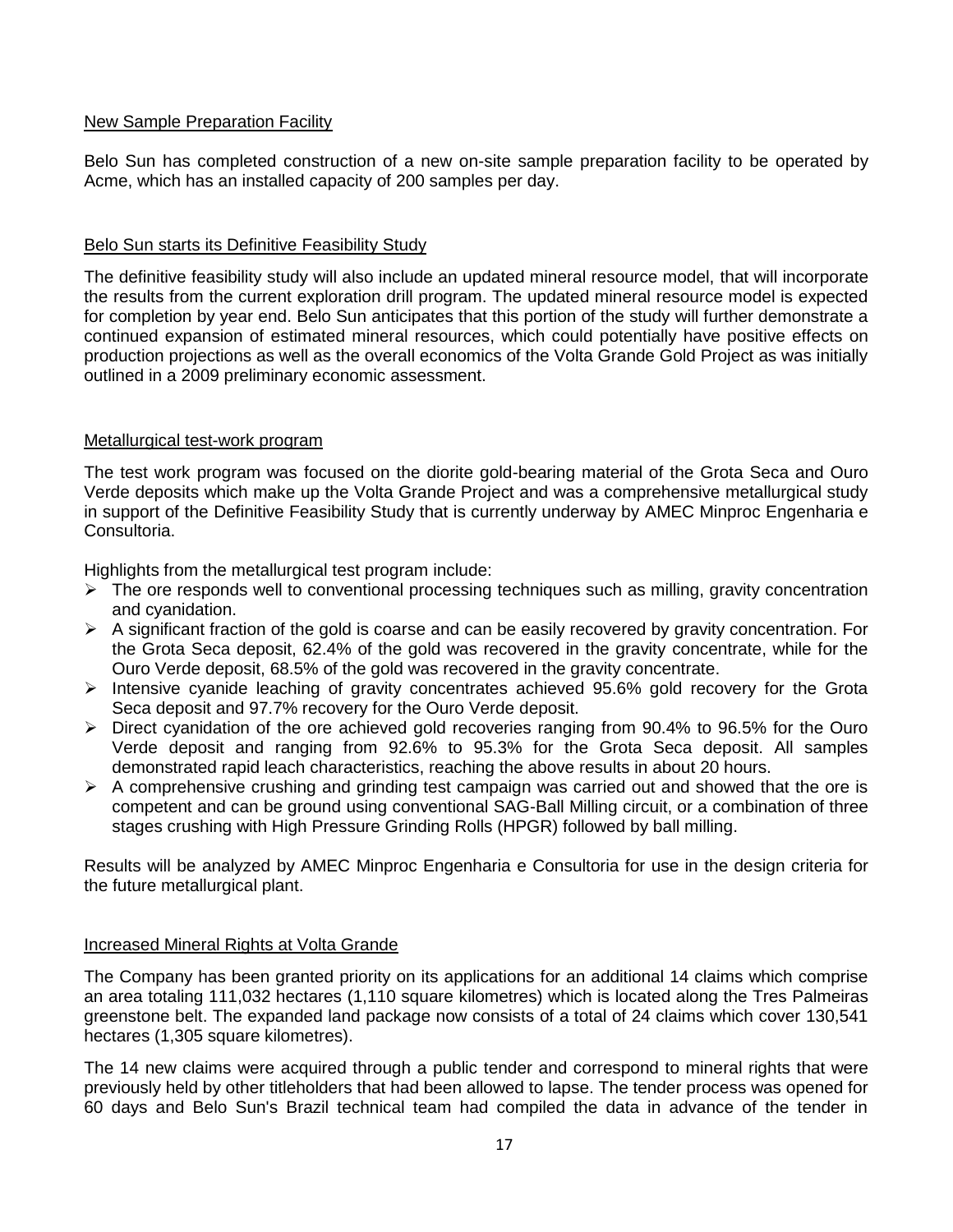preparation for targeting the key prospective areas. Belo Sun successfully acquired this key land position as part of this process. The confirmation of priority was published in the Brazilian Official Gazette on June 1, 2011.

The 14 new claims cover much of the area along the southeastern extension of the Tres Palmeiras greenstone belt, which includes several granitic plutons similar to the ones within the North and South blocks of the Volta Grande Gold Project and hosts numerous gold showings. The gold occurrences were visited and catalogued by the Brazilian Geological Survey (CPRM).

The entire belt has already been photo interpreted using available aerial geophysics and satellite images by Belo Sun, and fieldwork and regional mapping/sampling will start in the near future in order to outline new potential drill targets.

# **PATROCINIO**

### *Background*

The 100% owned Patrocinio Project covers approximately 18,670 hectares of the Tapajos gold province in the Para State of northern Brazil.

The Tapajos province is historically the most important gold producing region in Brazil, with over six million ounces of artisanal production since the 1950s. Several public sources indicate that approximately one million ounces of gold have been produced by local miners at Patrocinio. Belo Sun's geologists have confirmed 19 property locations where current or former gold production has occurred from two types of mineralization: high-grade quartz veins and hydrothermally-altered granites where gold is associated with sulphides.

The Patrocínio Project was initiated with the objective to identify and characterize primary gold mineralization, representing the sources of large alluvium deposits, which produced a huge amount of gold extracted from the Surubim River and its tributaries, which even today are still mined by garimpeiros (artisanal miners).

Within mineralized zones, gold grades have been demonstrated to range from roughly 1 to 67 grams per tonne (g/t) within the quartz veins and from roughly 1 to 37 g/t within the granites. Channel sampling along a quartz vein in the Alcantara pit returned grades ranging from roughly 4 to 37 g/t gold over approximately 8 metres.

The Company is currently assessing its options with respect to the project including, but not limited to, joint-venture scenarios, earn-out arrangements, and further development by Belo Sun.

### **OFF BALANCE SHEET ARRANGEMENTS**

There are no off-balance sheet arrangements to which the Company is committed.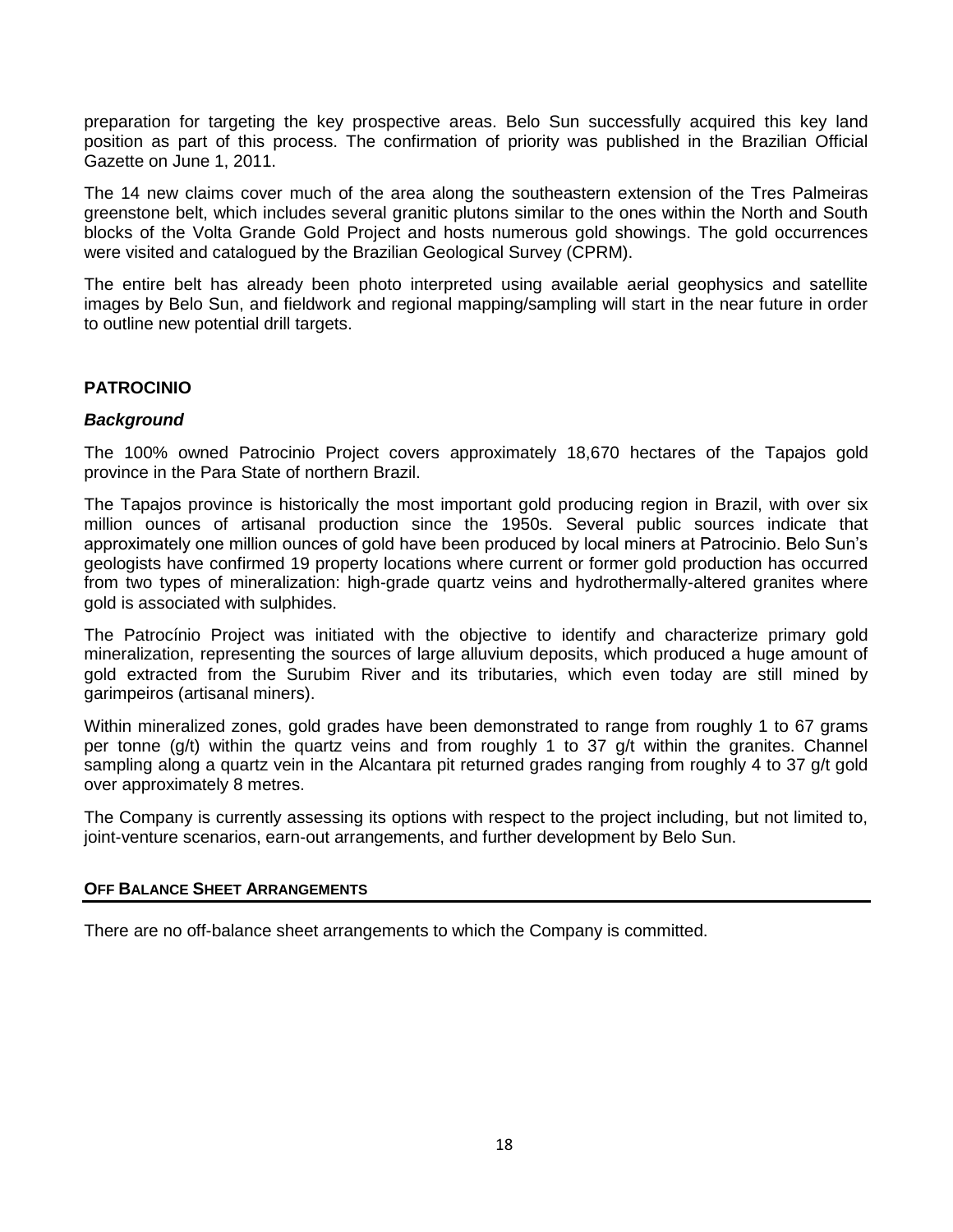## **RELATED PARTY TRANSACTIONS**

During the period, the Company entered into the following transactions in the ordinary course of business with related parties that are not subsidiaries of the Company.

|                          | Sales of goods |                          |      | Purchases of goods |                              |                     |         |      |        |
|--------------------------|----------------|--------------------------|------|--------------------|------------------------------|---------------------|---------|------|--------|
|                          |                | Twelve months ended      |      |                    |                              | Twelve months ended |         |      |        |
|                          |                | December 31,             |      |                    |                              | December 31,        |         |      |        |
|                          |                | 2011                     |      | 2010               |                              |                     | 2011    |      | 2010   |
| 2227929 Ontario Inc.     | \$             | $\sim$                   | - \$ |                    | $\sim$ $-$                   | \$                  | 275,202 | - \$ | 75,364 |
| Forbes & Manhattan, Inc. |                | $\overline{\phantom{a}}$ |      |                    | $\overline{\phantom{a}}$     |                     | 180,000 |      | 98,387 |
| Valencia Ventures Inc.   |                | $\overline{\phantom{a}}$ |      |                    | $\,$                         |                     | 1,366   |      |        |
| Falcon Metais Ltda.      |                |                          |      |                    | $\qquad \qquad \blacksquare$ |                     | 162,510 |      |        |
| Global Atomic Corp.      |                | $\overline{\phantom{0}}$ |      |                    | $\,$                         |                     |         |      | 30,867 |
| Silvermet Inc.           |                |                          |      |                    |                              |                     |         |      | 29.078 |

The Company shares office space with other companies who may have common officers and directors. The costs associated with this space are administered by 2227929 Ontario Inc.

Mr. Stan Bharti, the Chairman of the Company, is the Executive Chairman of Forbes and Manhattan, Inc., a corporation that provides administrative services to the Company. Forbes and Manhattan, Inc. previously charged a monthly consulting fee of \$10,000. However, this fee has increased to \$25,000 per month effective September 1, 2011.

Mr. Helio Diniz, Vice President of Exploration for the Company, is an officer of Falcon Metais Ltda., a company providing exploration and administration services in Brazil.

Mr. Stephen Roman, a former CEO, president and director of the Company, is an officer and director of Global Atomic and Silvermet Inc., a corporation that had provided rent and administrative services to the Company. Mr. Jeff Dawley, former CFO of the Company, had his consulting fees paid to Silvermet Inc.

The following balances were outstanding at the end of the reporting period:

|                          | Amounts owed by related Amounts owed to related |      |                          |         |                          |    |           |
|--------------------------|-------------------------------------------------|------|--------------------------|---------|--------------------------|----|-----------|
|                          | parties                                         |      |                          | parties |                          |    |           |
|                          | 31-Dec-11 31-Dec-10                             |      |                          |         | 31-Dec-11                |    | 31-Dec-10 |
| 2227929 Ontario Inc.     | 72.209                                          | - \$ | - \$                     |         | 14.893                   | \$ | 12.954    |
| Directors of the Company | $\,$                                            |      | $\sim$ 100 $\mu$         |         | 72.936                   |    | 103.360   |
| Falcon Metais Ltda.      | 29.384                                          |      | $\overline{\phantom{0}}$ |         | $\overline{\phantom{0}}$ |    | 40,610    |

The amounts outstanding are unsecured and will be settled in cash. No guarantees have been given or received. No expense has been recognized in the current or prior periods for bad or doubtful debts in respect of the amounts owed by related parties.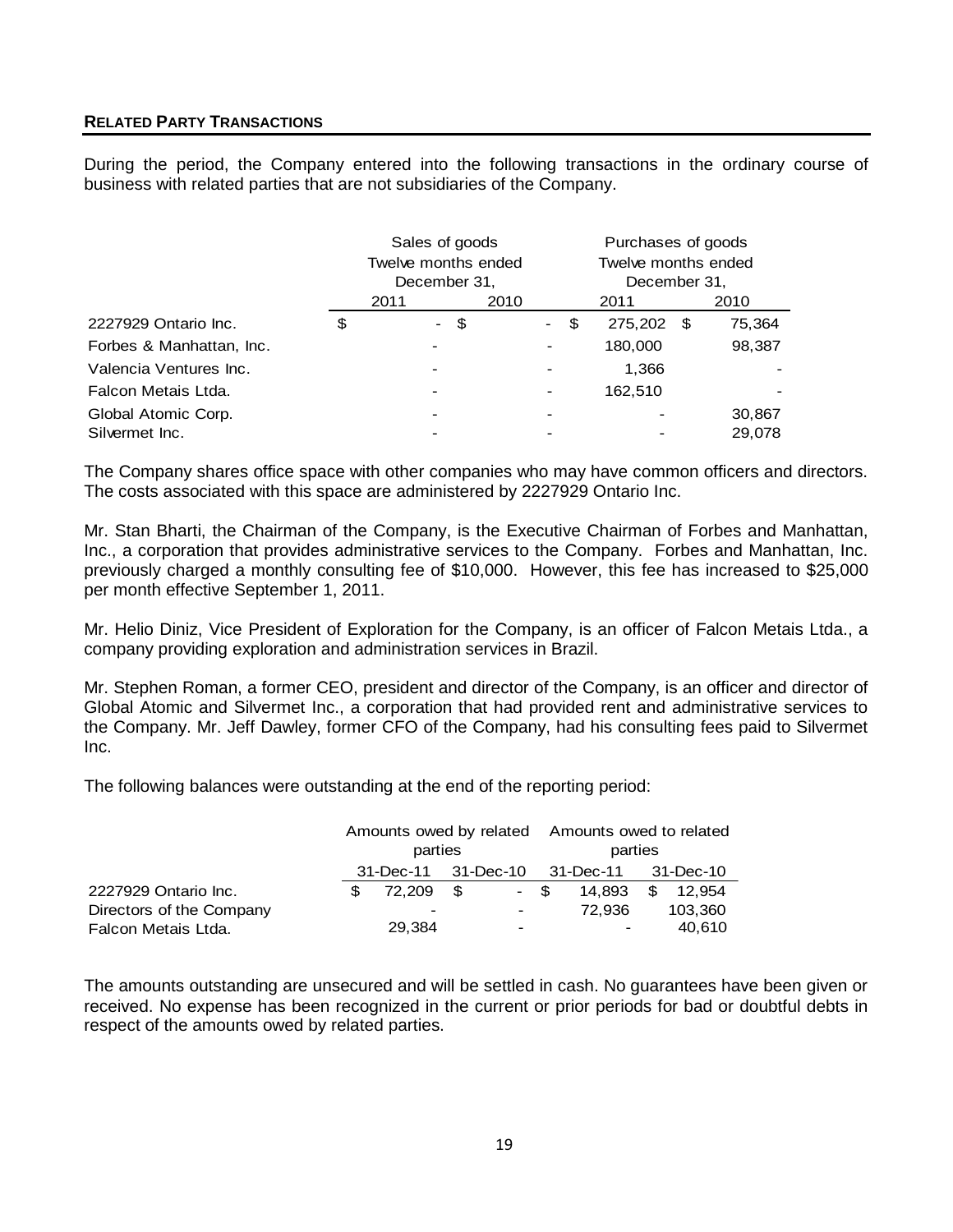#### **COMPENSATION OF DIRECTORS AND OFFICERS**

The remuneration of directors and other members of key management personnel during the period were as follows:

|                      | Twelve months ended |      |           |  |
|----------------------|---------------------|------|-----------|--|
|                      | December 31,        |      |           |  |
|                      | 2011                |      | 2010      |  |
| Short-term benefits  | 1.383.209           | - \$ | 1,205,687 |  |
| Share-based payments | 2.937.000           |      | 1,178,780 |  |

During the twelve months ended December 31, 2010, the Company paid termination benefits of \$359,500 to directors and \$420,000 to officers.

In accordance with IAS 24, key management personnel are those persons having authority and responsibility for planning, directing and controlling the activities of the Company directly or indirectly, including any directors (executive and non-executive) of the Company.

The remuneration of directors and key executives is determined by the remuneration committee having regard to the performance of individuals and market trends.

More detailed information regarding the compensation of officers and directors of the Company is disclosed in the management information circular. The management information circular is available under profile of the Company on Sedar at [www.sedar.com.](http://www.sedar.com/)

#### **FINANCIAL INSTRUMENTS AND OTHER INSTRUMENTS**

The carrying value of cash and cash equivalents, prepaid expenses, sundry receivable and accounts payable approximate their fair values due to the short maturity of those instruments.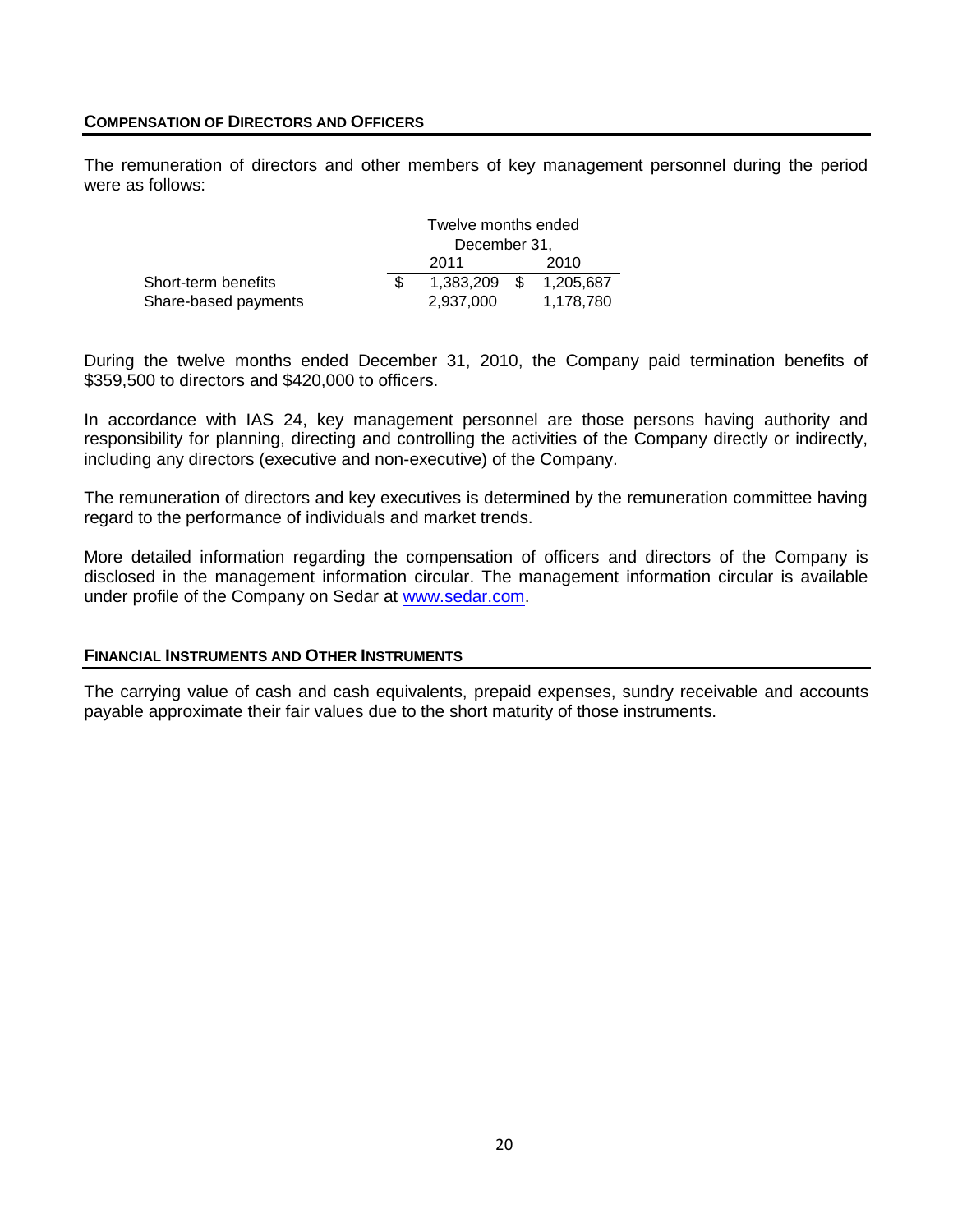## **OUTSTANDING SHARE DATA**

Authorized unlimited common shares without par value – 229,144,934 are issued and outstanding as at March 28, 2012.

Stock options, warrants and convertible securities outstanding as at March 28, 2012:

| Number of stock |            |             |
|-----------------|------------|-------------|
| options         | Exercise   |             |
| outstanding     | price      | Expiry date |
| 500,000         | \$<br>0.60 | 10-Apr-12   |
| 250,000         | \$<br>0.60 | 24-Oct-12   |
| 3,794,600       | \$<br>0.34 | 5-Mar-15    |
| 60,000          | \$<br>0.45 | $2$ -Jun-15 |
| 1,968,000       | \$<br>0.36 | 29-Jul-15   |
| 50,000          | \$<br>0.80 | 11-Nov-15   |
| 650,000         | \$<br>0.89 | 5-Dec-15    |
| 4,854,000       | \$<br>1.33 | 21-Apr-16   |
| 3,470,000       | \$<br>1.15 | 31-Jan-17   |
| 15,596,600      |            |             |

There were no warrants outstanding as at March 28, 2012.

### **SUBSEQUENT EVENTS**

Subsequent to December 31, 2011, 587,800 warrants were granted upon the exercise of units of the Company, and in total, 21,515,600 warrants and 25,000 stock options were exercised for gross proceeds of \$10,621,600. A total of 160,000 warrants expired unexercised on March 3, 2012.

In January 2012, the Company granted 3,470,000 stock options to directors, officers, consultants and employees of the Company at an exercise price of \$1.15 expiring January 31, 2017.

### **RISKS AND UNCERTAINTIES**

The operations of the Company are speculative due to the high-risk nature of its business, which are the acquisition, financing, exploration and development of mining properties. These risk factors could materially affect the Company's future operating results and could cause actual events to differ materially from those described in forward–looking information relating to the Company.

### *Nature of Mining, Mineral Exploration and Development Projects*

Mineral exploration is highly speculative in nature. There is no assurance that exploration efforts will be successful. Even when mineralization is discovered, it may take several years until production is possible, during which time the economic feasibility of production may change. Substantial expenditures are required to establish Measured, Indicated and Inferred Minerals Resources through drilling. Upon completion of a Feasibility Study – with an accompanying economic analysis - Proven and Probable Mineral Reserves may be estimated. Because of these uncertainties, no assurance can be given that exploration programs will result in the establishment or expansion of mineral resources or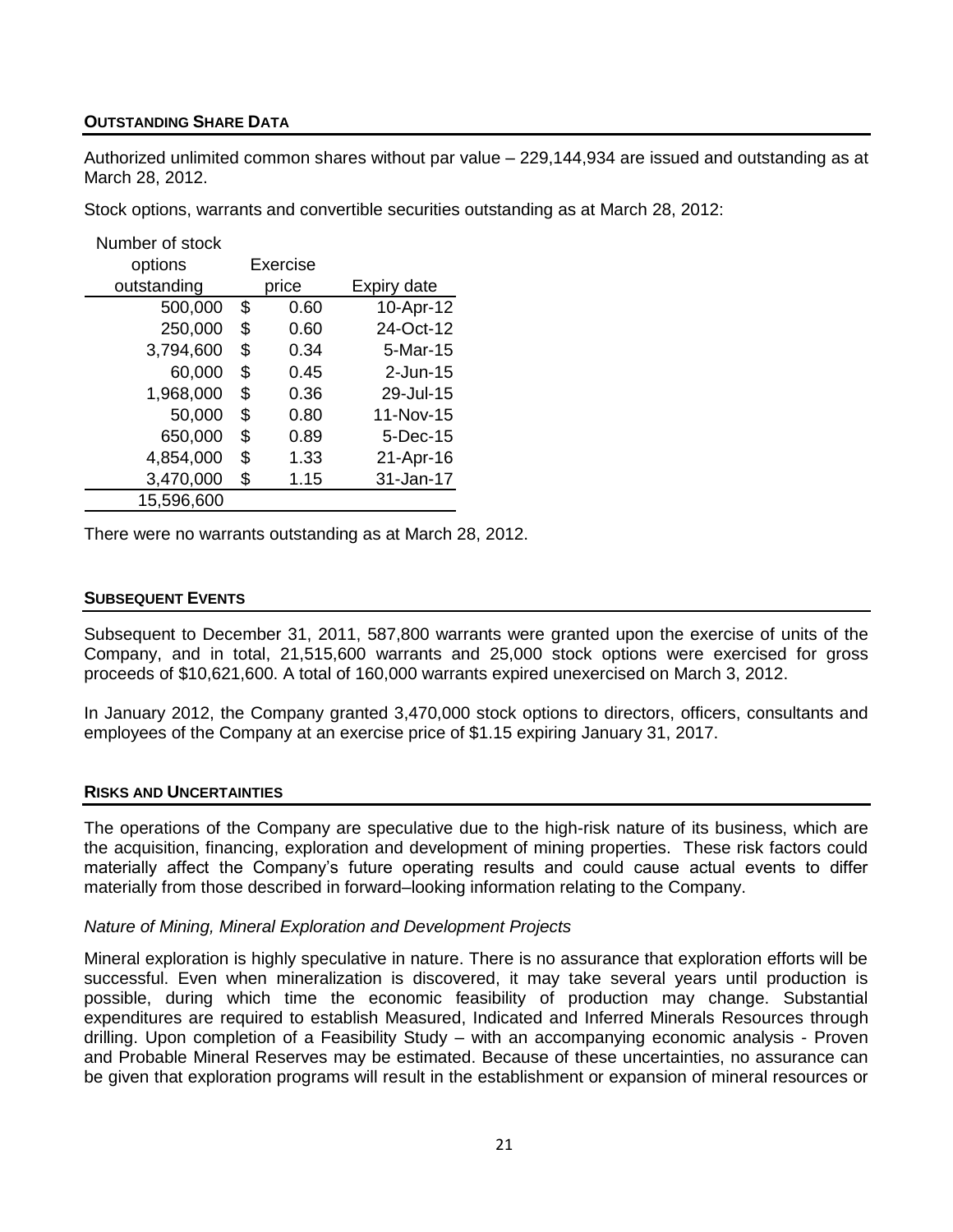mineral reserves. There is no certainty that the expenditures made towards the search and evaluation of mineral deposits will result in discoveries or development of commercial quantities of ore.

Development projects have no operating history upon which to base estimates of future capital and operating costs. For development projects, mineral resource estimates and estimates of operating costs are, to a large extent, based upon the interpretation of geologic data obtained from drill holes and other sampling techniques, and feasibility studies, which derive estimates of capital and operating costs based upon anticipated tonnage and grades of ore to be mined and processed, ground conditions, the configuration of the ore body, expected recovery rates of minerals from ore, estimated operating costs, and other factors. As a result, actual production, cash operating costs and economic returns could differ significantly from those estimated. It is not unusual for new mining operations to experience problems during the start-up phase, and delays in the commencement of production often can occur.

### *Mineral Resource Estimates May be Inaccurate*

There are numerous uncertainties inherent in estimating mineral resources, including many factors beyond the control of the Company. Such estimates are a subjective process, and the accuracy of any mineral resource estimate is a function of the quantity and quality of available data and of the assumptions made and judgments used in engineering and geological interpretation. These amounts are estimates only and the actual level of recovery of minerals from such deposits may be different. Differences between management's assumptions, including economic assumptions such as metal prices, market conditions and actual events could have a material adverse effect on the Company's mineral resource estimates, financial position and results of operations.

### *No Revenues*

To date, the Company has not recorded any revenues from operations nor has the Company commenced commercial production on any property. There can be no assurance that significant losses will not occur in the near future or that the Company will be profitable in the future. The Company's operating expenses and capital expenditures may increase in relation to the engagement of consultants, personnel and equipment associated with the continued exploration and future development of the Company's properties. The Company expects to continue to incur losses unless and until such time as it enters into commercial production and generates sufficient revenues to fund its continuing operations. The development of the Company's properties will continue to require the commitment of substantial mineral resources. There can be no assurance that the Company will continue as a going concern, generate any revenues or achieve profitability.

### *Liquidity Concerns and Future Financings*

The Company will require significant capital and operating expenditures in connection with the development of the Volta Grande Gold Project. There can be no assurance that the Company will be successful in obtaining the required financing as and when needed. Volatile markets may make it difficult or impossible for the Company to obtain debt or equity financing on favourable terms, if at all. Failure to obtain additional financing on a timely basis may cause the Company to postpone or slow down its development plans, forfeit rights in some or all of the Company's properties or reduce or terminate some or all of its activities. In the event that the Company completes an equity financing at or near to current trading prices of its common shares, such financing could be extremely dilutive to current shareholders who invested in the Company at higher share prices.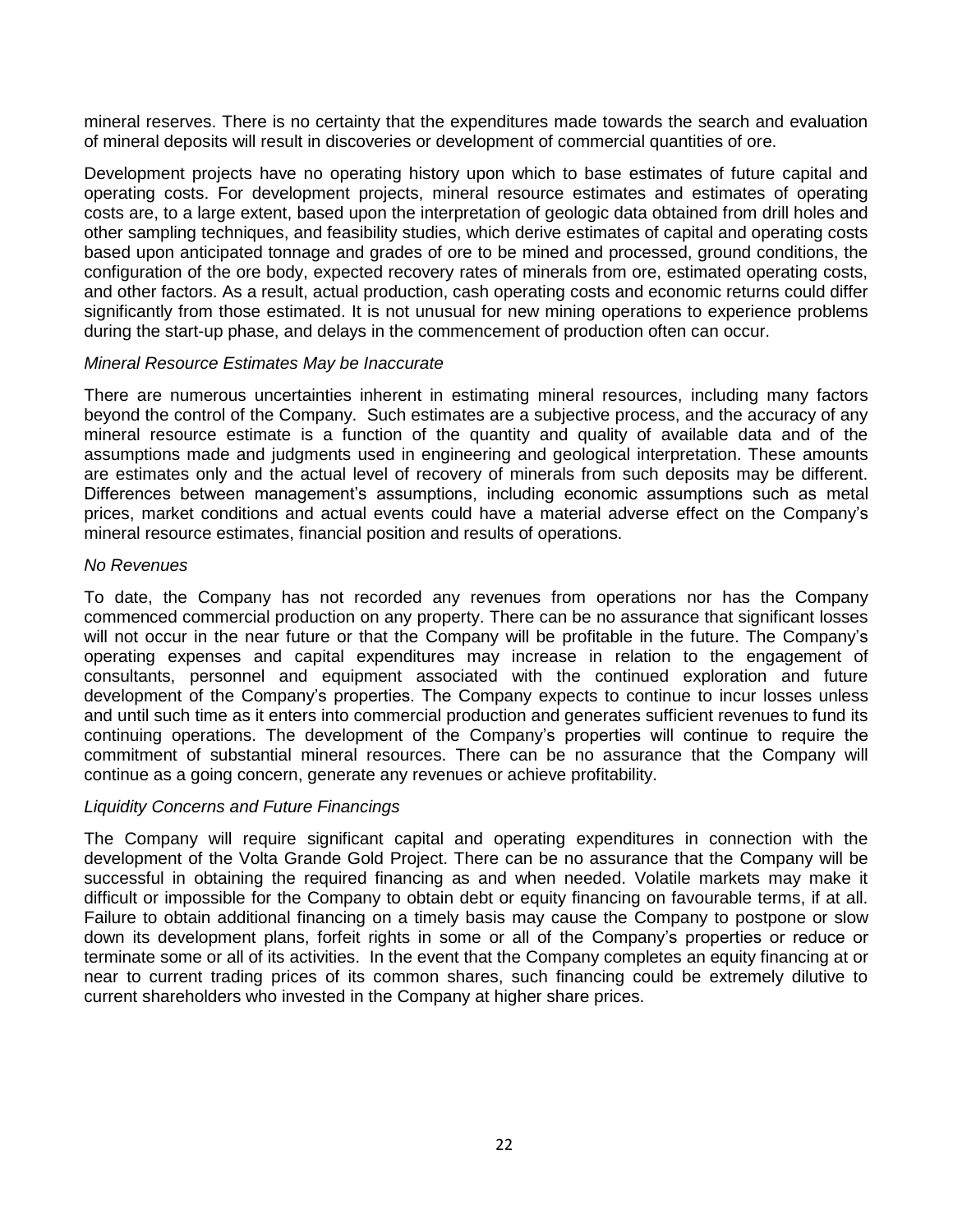## *Mineral Commodity Prices*

The ability of the Company to fund its activities and, if it becomes a producing mineral Company, the profitability of the Company's operations will be dependent upon the market price of mineral commodities. Mineral prices fluctuate widely and are affected by numerous factors beyond the control of the Company. The level of interest rates, the rate of inflation, the world supply of mineral commodities and the stability of exchange rates can all cause significant fluctuations in prices. Such external economic factors are in turn influenced by changes in international investment patterns, monetary systems and political developments. The price of mineral commodities has fluctuated widely in recent years, and future price declines could cause commercial production to be impracticable, thereby having a material adverse effect on the Company's business, financial condition and result of operations.

# *Foreign Exchange*

Gold is sold in United States dollars thus the Company is subject to foreign exchange risks relating to the relative value of the Canadian dollar and Brazilian real as compared to the United States dollar. To the extent that the Company generates revenues upon reaching the production stage on its properties, it will be subject to foreign exchange risks as revenues will be received in United States dollars while operating and capital costs will be incurred primarily in Canadian dollars and Brazilian Reais. A decline in the United States dollar would result in a decrease in the real value of the Company's revenues and adversely affect the Company's financial performance.

## *Licenses and Permits, Laws and Regulations*

The Company's exploration and development activities, including mine, road, rail and port facilities, require permits and approvals from various government authorities, and are subject to extensive federal, provincial and local laws and regulations governing prospecting, development, production, transportation, exports, taxes, labour standards, occupational health and safety, mine safety and other matters. Such laws and regulations are subject to change, can become more stringent and compliance can therefore become more time consuming and costly. In addition, the Company may be required to compensate those suffering loss or damage by reason of its activities. The Company will be required to obtain additional licences and permits from various governmental authorities to continue and expand its exploration and development activities. There can be no assurance that the Company will be able to maintain or obtain all necessary licences, permits and approvals that may be required to explore and develop its properties, commence construction or operation of mining facilities.

### *Acquisition of Surface Rights*

The goal of the Company is to bring the Volta Grande project into production. The Company is still in the process of defining the footprint of the deposit and associated infrastructures. Among various factors that may affect the ability of the Company to develop and bring the Volta Grande project into production is the necessity for the Company to acquire surface rights from land owners. Although the Company is confident that it will be successful in acquiring all necessary surface rights, there is no assurance that the Company will be able to do so in a timely manner and/or on reasonable terms.

### *Environmental*

The Company's activities are subject to extensive federal, provincial and local laws and regulations governing environmental protection and employee health and safety. Environmental legislation is evolving in a manner that is creating stricter standards, while enforcement, fines and penalties for noncompliance are more stringent. The cost of compliance with changes in governmental regulations has the potential to reduce the profitability of operations. Furthermore, any failure to comply fully with all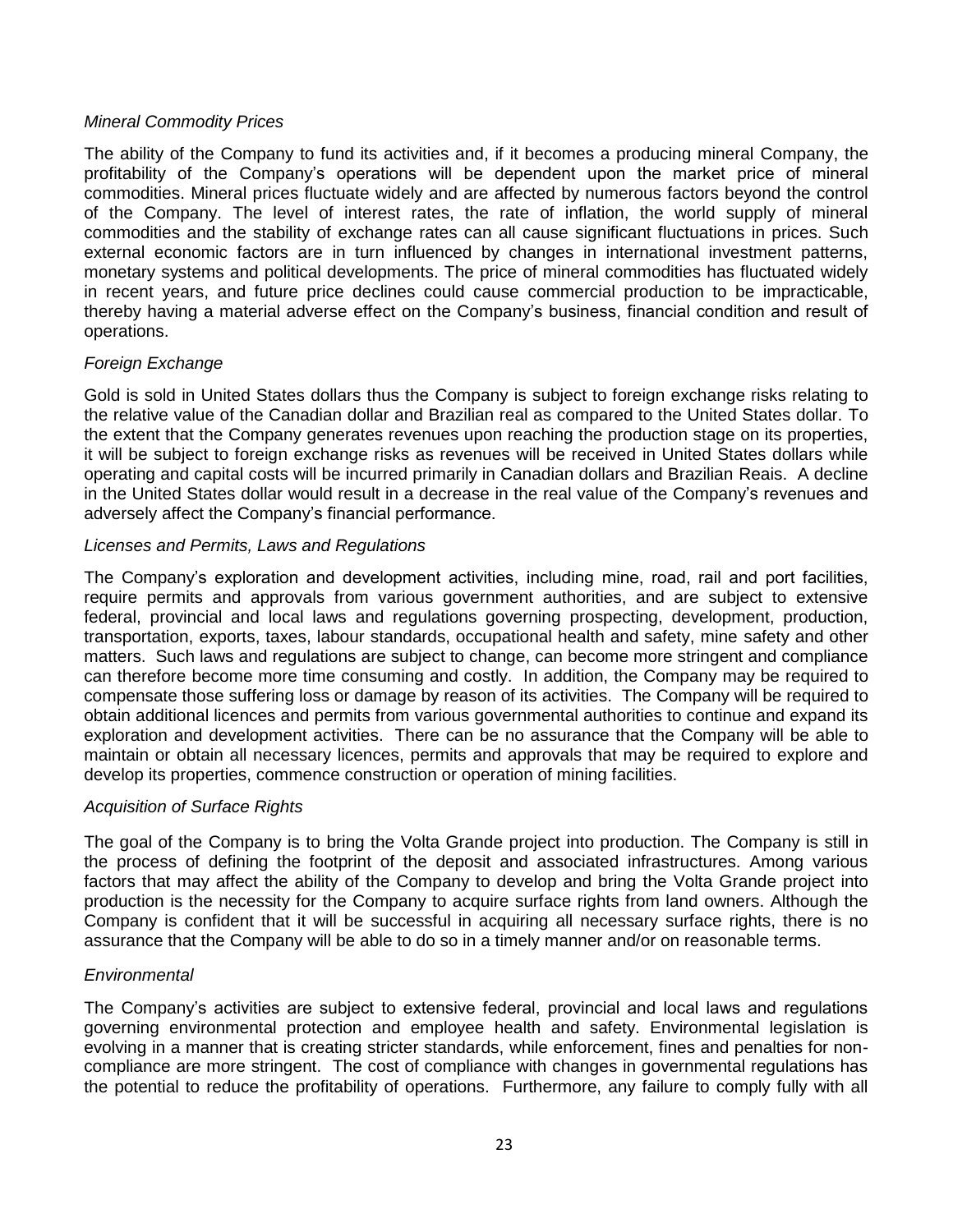applicable laws and regulations could have significant adverse effects on the Company, including the suspension or cessation of operations.

### *Title to Properties*

The acquisition of title to mineral resource properties is a very detailed and time-consuming process. The Company holds its interest in its properties indirectly through exploration permits and exploration applications. Title to, and the area of, the permits may be disputed or applications may lapse. There is no guarantee that such title will not be challenged or impaired. There may be challenges to the title of the properties in which the Company may have an interest, which, if successful, could result in the loss or reduction of the Company's interest in the properties. There are garimpeiros (informal miners) operating within the Company's property, and there may be issues and difficulties that could arise, including title disputes and the risk of the garimpeiros encroaching onto active areas of the Volta Grande Gold Project.

## *Informal Mining*

Informal miners have been and continue to operate illegally on parts of the Volta Grande property. From time to time it is not uncommon that there are some clashes between the informal miners, security staff and law enforcement personnel. Given the nature of the current and future operations, the presence of the informal miners may create a safety issue for both the illegal miners and Volta Grande personnel and may cause disruptions to operations from the risk of the informal miners encroaching or attempting to encroach onto other areas of Belo Sun's concessions. The Company does not directly confront currently operating small illegal miners on its concession, but in accordance with the laws of Brazil, and in support of the local police, the Company does not allow encroachment onto new areas of its property. There is always a risk that from time to time confrontations from attempted encroachments may arise, resulting in violence and/or damage to the property.

### *Uninsured Risks*

The Company maintains insurance to cover normal business risks. In the course of exploration and development of mineral properties, certain risks and, in particular, unexpected or unusual geological operating conditions including explosions, rock bursts, cave-ins, fire and other natural disasters may occur. It is not always possible to fully insure against such risks as a result of high premiums or other reasons. Should such liabilities arise, they could reduce or eliminate any future profitability and result in increasing costs and a decline in the value of the Common Shares.

### *Competition*

The Company competes with many other mining companies that have substantially greater mineral resources than the Company. Such competition may result in the Company being unable to acquire desired properties, recruit or retain qualified employees or acquire the capital necessary to fund the Company's operations and develop its properties. The Company's inability to compete with other mining companies for these mineral resources could have a material adverse effect on the Company's results of operations and business.

### *Dependence on Outside Parties*

The Company has relied upon consultants, engineers and others and intends to rely on these parties for exploration, drilling, and local expertise. Substantial expenditures are required to establish mineral reserves through drilling, to carry out environmental and social impact assessments, to develop metallurgical processes to extract the metal from the ore and, in the case of new properties, to develop the exploration and plant infrastructure at any particular site. If such parties' work is deficient or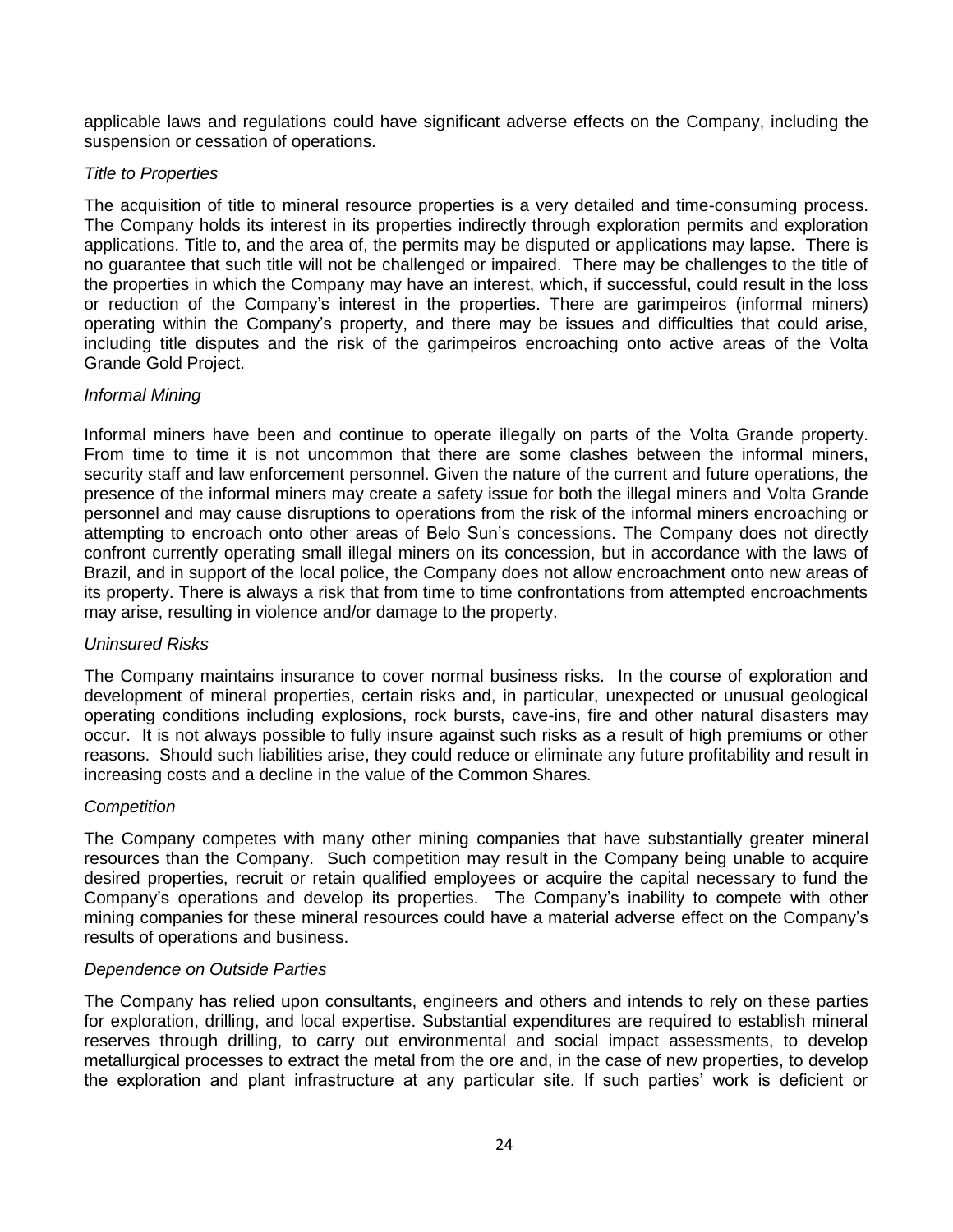negligent or is not completed in a timely manner, it could have a material adverse effect on the Company.

### *Dependence on Key Personnel*

Belo Sun is reliant on key personnel it has employed or engaged. Loss of such personnel may have a material adverse impact on the performance of the Company. In addition, the recruiting of qualified personnel is critical to the Company's success. As Belo Sun's business grows, it will require additional key financial, administrative, mining, marketing and public relations personnel as well as additional staff for operations.

### *Dependence on Qualified Personnel*

Recruiting and retaining qualified personnel in the future is critical to the Company's success. As the Company develops its Volta Grande Gold Project toward commercial production, the need for skilled labour will increase. The number of persons skilled in the exploration and development of mining properties in Brazil is limited and competition for this workforce is intense. The development of the Volta Grande Gold Project and other initiatives of the Company may be significantly delayed or otherwise adversely affected if the Company cannot recruit and retain qualified personnel as and when required.

### *Litigation*

Belo Sun has entered into legal binding agreements with various third parties on a consulting and partnership basis. The interpretation of the rights and obligations that arise from such agreements is open to interpretation and Belo Sun may disagree with the position taken by the various other parties resulting in a dispute that could potentially initiate litigation and cause Belo Sun to incur legal costs in the future. Given the speculative and unpredictable nature of litigation, the outcome of any such disputes could have a material adverse effect on Belo Sun.

### *Availability of Reasonably Priced Raw Materials and Mining Equipment*

The Company will require a variety of raw materials in its business as well as a wide variety of mining equipment. To the extent these materials or equipment are unavailable or available only at significantly increased prices, the Company's production and financial performance could be adversely affected.

### *Share Price Fluctuations*

The market price of securities of many companies, particularly development stage companies, experience wide fluctuations in price that are not necessarily related to the operating performance, underlying asset values or prospects of such companies. There can be no assurance that fluctuations in the Company's share price will not occur.

### *Conflicts of Interest*

Certain of the Company's directors and officers serve or may agree to serve as directors or officers of other companies and, to the extent that such other companies may participate in ventures in which the Company may participate, the directors of the Company may have a conflict of interest in negotiating and concluding terms respecting such participation.

### *Foreign Operations*

At present, the operations of Belo Sun are located in Brazil. As a result, the operations of the Company are exposed to various levels of political, economic and other risks and uncertainties associated with operating in foreign jurisdiction. These risks and uncertainties include, but are not limited to, currency exchange rates; price controls; import or export controls; currency remittance; high rates of inflation; labour unrest; renegotiation or nullification of existing permits, applications and contracts, land or tax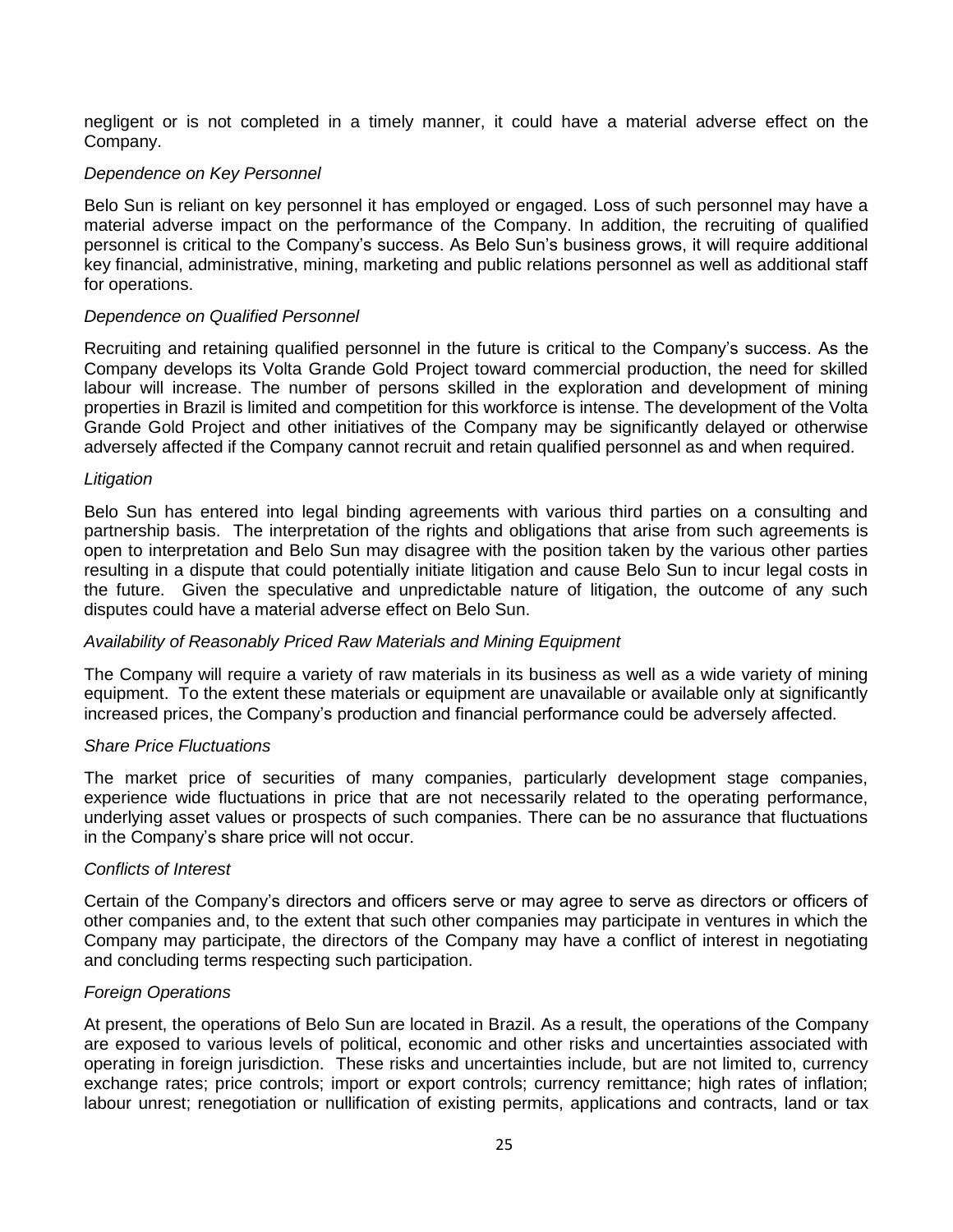disputes; changes in taxation policies; restrictions on foreign exchanges; changing political condition; currency controls; and governmental regulations that may require the awarding of contracts of local contractors or require foreign contractors to employ citizens of, or purchase supplies from, a particular jurisdiction. Changes, if any, in mining or investment policies or shifts in political attitudes in Brazil or other countries in which Belo Sun conducts business may adversely affect the operations of the Company. The Company may become subject to local political unrest that could have a debilitating impact on operations, and at its extreme, could result in damage and injury to personnel and site infrastructure.

Failure to comply with applicable laws and regulations may result in enforcement actions and include corrective measures requiring capital expenditures, installing of additional equipment or remedial actions. Parties engaged in mining operations may be required to compensate those suffering loss or damage by reason of mining activities and may have civil or criminal fines or penalties imposed for violations of applicable laws or regulations.

## **DISCLOSURE CONTROLS AND PROCEDURES**

Management of the Company is responsible for establishing and maintaining disclosure controls and procedures. Management has designed such disclosure controls and procedures, or caused them to be designed under its supervision, to provide reasonable assurance that material information relating to the Company, including its consolidated subsidiaries, is made known to the Chief Executive Officer and the Chief Financial Officer by others within those entities.

### **LIMITATIONS OF CONTROLS AND PROCEDURES**

The Company's management, including the Chief Executive Officer and Chief Financial Officer, believe that disclosure controls and procedures and internal control over financial reporting, no matter how well conceived and operated, can provide only reasonable, not absolute, assurance that the objectives of the control system are met. Further, the design of a control system must reflect the fact that there are resource constraints, and the benefits of controls must be considered relative to their costs. Because of the inherent limitations in all control systems, they cannot provide absolute assurance that all control issues and instances of fraud, if any, within the Company have been prevented or detected. These inherent limitations include the realities that judgments in decision-making can be faulty, and that breakdowns can occur because of simple error or mistake. Additionally, controls can be circumvented by the individual acts of some persons, by collusion of two or more people, or by unauthorized override of the controls. The design of any control system also is based in part upon certain assumptions about the likelihood of future events, and there can be no assurance that any design will succeed in achieving its stated goals under all potential future conditions. Accordingly, because of the inherent limitations in a cost effective control system, misstatements due to error or fraud may occur and not be detected.

### **SIGNIFICANT ACCOUNTING POLICIES**

The Company's significant accounting policies can be found in Note 2 of its annual consolidated financial statements for the twelve months ended December 31, 2011.

### **Future Accounting Pronouncements**

Certain new standards, interpretations, amendments and improvements to existing standards were issued by the IASB or IFRIC that are mandatory for accounting periods beginning after January 1, 2011 or later periods. Updates are not applicable or are not consequential to the Company have been excluded thereof.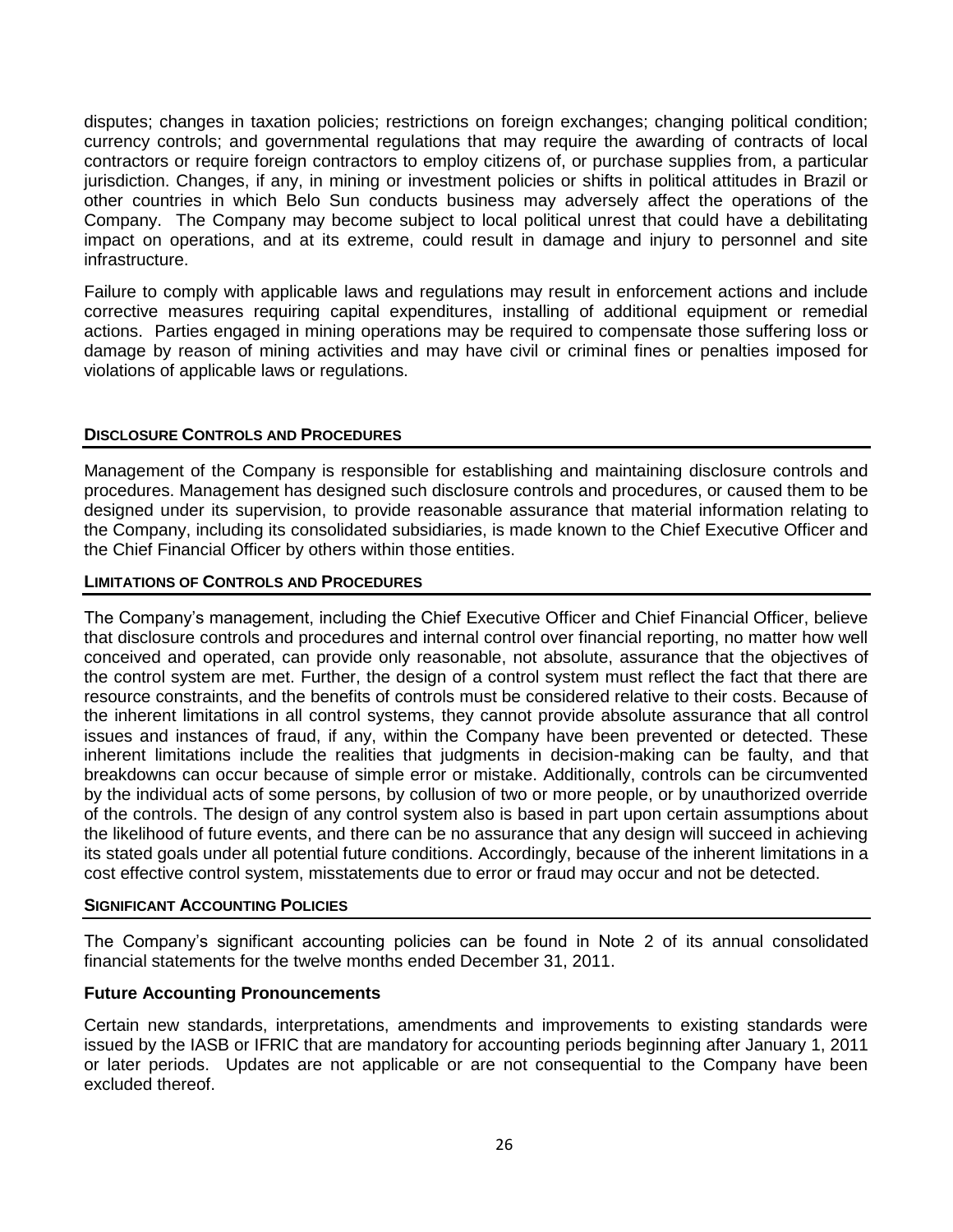IFRS 7, Financial Instruments – Disclosures ("IFRS 7") was amended by the IASB in October 2010 and provides guidance on identifying transfers of financial assets and continuing involvement in transferred assets for disclosure purposes. The amendments introduce new disclosure requirements for transfers of financial assets including disclosures for financial assets that are not derecognized in their entirety, and for financial assets that are derecognized in their entirety but for which continuing involvement is retained. The amendments to IFRS 7 are effective for annual periods beginning on or after July 1, 2011. The Company has not yet determined the impact of the amendments to IFRS 7 on its financial statements.

IFRS 9, Financial Instruments -- Classification and Measurement ("IFRS 9") was issued November 2009 and contained requirements for financial assets. This standard addresses classification and measurement of financial assets and replaces the multiple category and measurement models in IAS 39 for debt instruments with a new mixed measurement model having only two categories: amortized cost and fair value through profit or loss. IFRS 9 also replaces the models for measuring equity instruments, and such instruments are either recognized at fair value through profit or loss or at fair value through other comprehensive income. This standard is required to be applied for accounting periods beginning on or after January 1, 2013, with early adoption permitted, introduces new requirements for the classification and measurement of financial instruments. Management anticipates that this standard will be adopted in the Company's consolidated financial statements for the period beginning January 1, 2013, with early adoption permitted. The Company has not yet determined the potential impact of the amendments to IFRS 9 on its financial statements.

IFRS 10 Consolidated Financial Statements ("IFRS 10") provides a single model to be applied in the control analysis for all investees, including entities that currently are special purpose entities in the scope of SIC 12. In addition, the consolidation procedures are carried forward substantially unmodified from IAS 27 Consolidated and Separate Financial Statements. The Company intends to adopt IFRS 10 in its financial statements for the annual period beginning January 1, 2013. The Company has not yet determined the impact of the amendments to IFRS 10 on its financial statements.

IFRS 11, Joint Arrangements, establishes the core principle that a party to a joint arrangement determines the type of joint arrangement in which it is involved by assessing its rights and obligations and accounts for those rights and obligations in accordance with that type of joint arrangement. This standard is effective for annual periods beginning on or after January 1, 2013, with early application permitted.

IFRS 12, Disclosure of Involvement with Other Entities, requires the disclosure of information that enables users of financial statements to evaluate the nature of, and risks associated with, its interests in other entities and the effects of those interests on its financial position, financial performance and cash flows. This standard is effective for annual periods beginning on or after January 1, 2013, with early application permitted.

IFRS 13 Fair Value Measurement converges IFRS and US GAAP on how to measure fair value and the related fair value disclosures. The new standard creates a single source of guidance for fair value measurements, where fair value is required or permitted under IFRS, by not changing how fair value is used but how it is measured. The focus will be on an exit price. IFRS 13 is effective for annual periods beginning on or after January 1, 2013, with early adoption permitted. The Company has not yet determined the impact of the amendments to IFRS 13 on its financial statements.

IFRIC Interpretation 20, *Stripping Costs in the Production Phase of a Surface Mine* was issued by the IFRIC in October 2011. IFRIC 20 applies to all types of natural resources that are extracted using the surface mining activity process. IFRIC 20 may represent a change in accounting practice for some